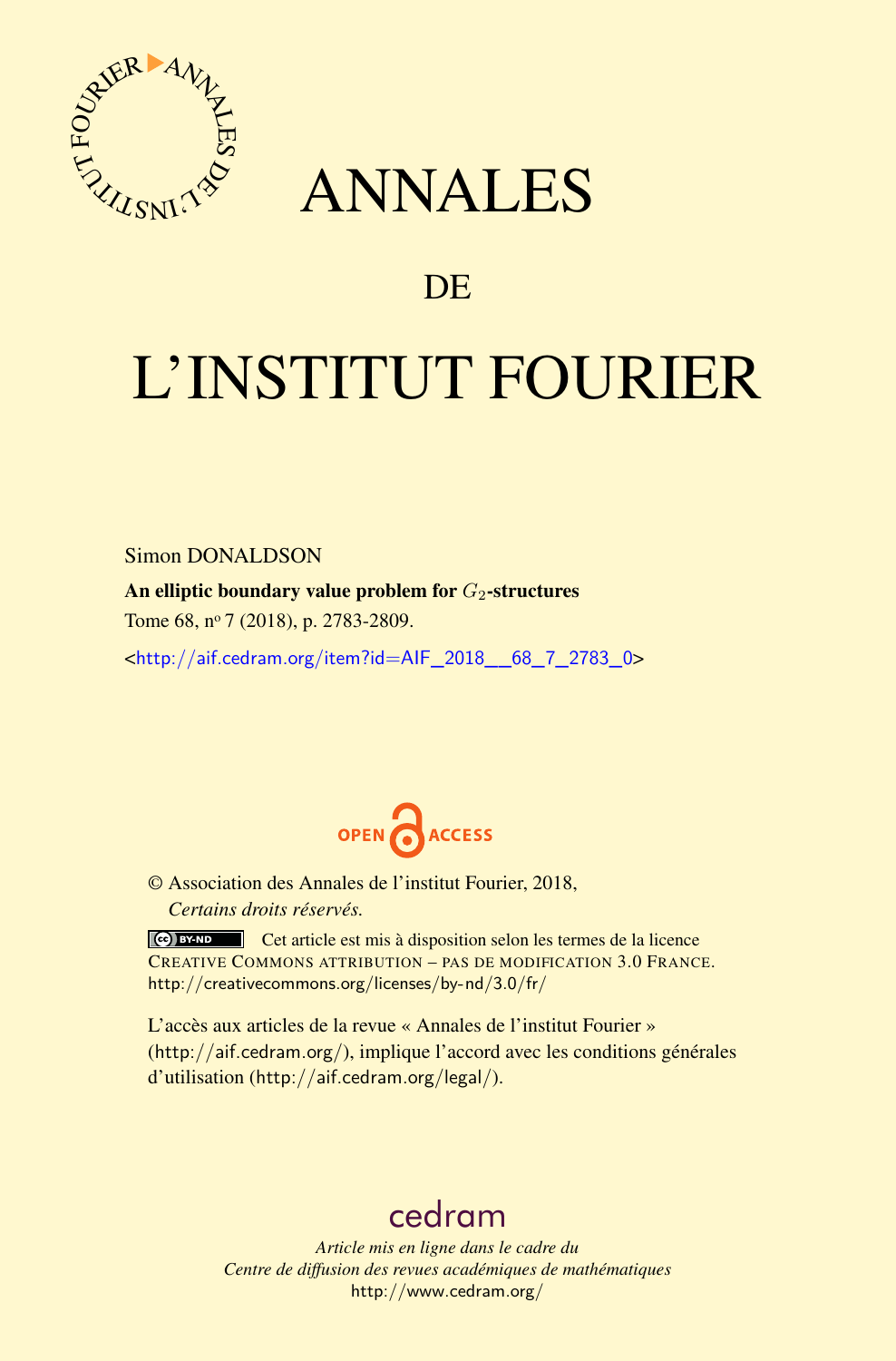#### AN ELLIPTIC BOUNDARY VALUE PROBLEM FOR *G*2-STRUCTURES

#### **by Simon DONALDSON**

Dedicated to Jean-Pierre Demailly, for his 60th birthday

ABSTRACT. — We show that the  $G_2$  holonomy equation on a seven-dimensional manifold with boundary, with prescribed 3-form on the boundary and modulo the action of diffeomorphisms, is elliptic. The main point is to set up a suitable linear elliptic theory. This result leads to a deformation theory, governed by a finitedimensional obstruction space. We discuss conditions under which this obstruction space vanishes and as one application we establish the existence of certain  $G_2$ cobordisms between two small deformations of a Calabi–Yau 3-fold.

Résumé. — Nous montrons que l'équation d'holonomie *G*<sup>2</sup> sur une variété de dimension 7 à bord, avec 3-forme prescrite sur le bord et modulo l'action de difféomorphismes, est elliptique. Le point clé est de mettre en place une théorie linéaire elliptique adaptée. Avec ce résultat une théorie de la déformation est définie, gouvernée par un espace d'obstruction de dimension finie. Nous discutons les conditions pour lesquelles cet espace d'obstruction est trivial, et donnons une application en démontrant l'existence de certains *G*2-cobordismes entre deux petites déformations d'une variété Calabi–Yau de dimension 3.

#### <span id="page-1-0"></span>**1. Introduction**

The purpose of this paper is to develop a deformation theory for torsionfree  $G_2$ -structures on 7-manifolds with boundary. This extends the wellestablished theory for closed manifolds, going back to Bryant and Harvey (see  $[1, p. 561]$  $[1, p. 561]$ ) and further developed by Joyce  $[9, 10]$  $[9, 10]$  $[9, 10]$  and Hitchin  $[7, 8]$  $[7, 8]$  $[7, 8]$ . Recall that a torsion-free  $G_2$ -structure on an oriented 7-manifold M can be viewed as a closed 3-form  $\phi$  which is "positive" (in a sense we recall below) at each point of *M* and which satisfies the nonlinear equation

$$
(1.1) \t\t d *_{\phi} \phi = 0,
$$

Keywords: exceptional holonomy, *G*2-structures, elliptic boundary value problems. 2010 Mathematics Subject Classification: 53C26.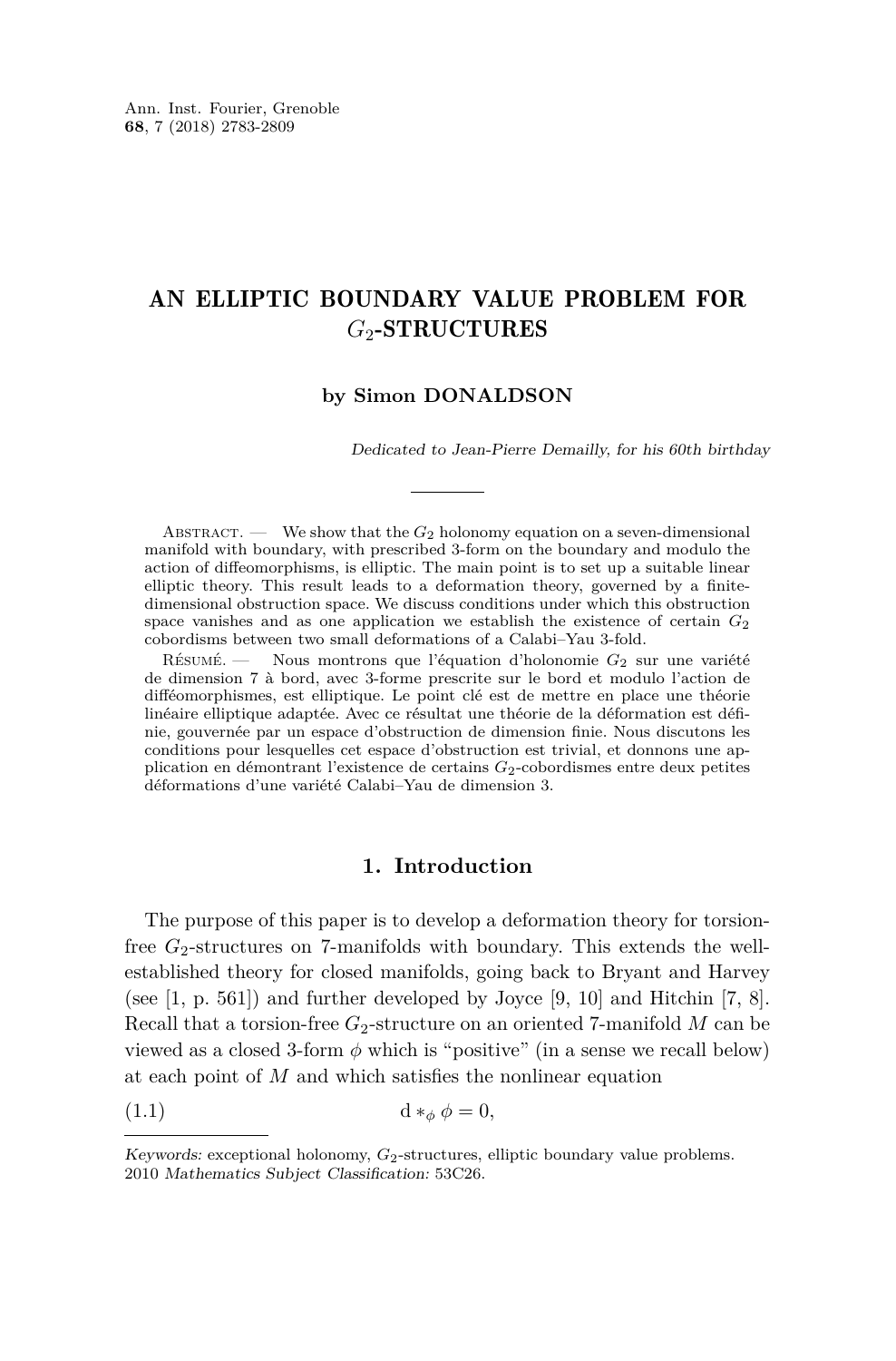where  $*_\phi$  is the  $*$ -operator of the Riemannian metric  $g_\phi$  defined by  $\phi$  (which we also recall below). Begin with the standard case when *M* is a closed manifold and let *c* be a class in  $H^3(M; \mathbf{R})$ . Write  $\mathcal{P}_c$  for the set of positive 3-forms representing *c*. Certainly a torsion-free structure  $\phi$  defines a point in  $\mathcal{P}_c$  with  $c = [\phi]$ . Conversely, if we have a c such that  $\mathcal{P}_c$  is not empty then, as Hitchin observed, solutions of equation  $(1.1)$  in  $\mathcal{P}_c$  correspond to critical points of the volume functional

<span id="page-2-0"></span>
$$
(1.2) \t\t V(\phi) = Vol(M, g_{\phi})
$$

on  $\mathcal{P}_c$ . In fact  $d(*_{\phi}\phi)$  can be regarded as the derivative dV of the volume functional on the infinite-dimensional space  $\mathcal{P}_c$ . The basic results of the standard theory can be summarised as follows.

- (1) The derivative *dV* is a Fredholm section of the cotangent bundle of the quotient  $Q_c = \mathcal{P}_c/\mathcal{G}$  of  $\mathcal{P}_c$  by the group  $\mathcal{G}$  of diffeomorphisms of *M* isotopic to the identity. Thus the kernel of the Hessian of the volume functional on  $\mathcal{Q}_c$  at a solution of  $(1.1)$  is finite-dimensional.
- (2) In fact this kernel is always 0, which implies that if  $\phi$  is a solution of [\(1.1\)](#page-1-0) and if *c*' is sufficiently close to  $c = [\phi]$  in  $H^3(M)$  then there is a unique solution  $\phi'$  in  $\mathcal{Q}_{c'}$  close to  $\phi$ . (Throughout this paper, cohomology is always taken with real coefficients.) In other words the "period map"  $\phi \mapsto [\phi]$  defines a local homeomorphism from the moduli space of torsion-free  $G_2$ -structures to  $H^3(M)$ .
- (3) In fact the Hessian of *V* on  $\mathcal{Q}_c$  is negative-definite. A solution of [\(1.1\)](#page-1-0) gives a strict local maximum for the volume functional on  $\mathcal{Q}_c$ .

Now we go on to the case of a compact, connected, oriented manifold *M* with non-empty boundary  $\partial M$ . If  $\rho$  is a closed 3-form on  $\partial M$  we define an enhancement of  $\rho$  to be an equivalence class of closed forms  $\phi$  on M which restrict to  $\rho$  on the boundary, under the equivalence relation  $\phi \sim \phi + d\alpha$  for all 2-forms  $\alpha$  which vanish on  $\partial M$ . So the set of enhancements is an affine space with tangent space  $H^3(M, \partial M)$ . There is an algebraic notion of a positive 3-form on *∂M*. One definition is that these are exactly the forms which extend to positive forms on some neighbourhood of *∂M* in *M*. Fix a closed positive form  $\rho$  on  $\partial M$  and enhancement  $\hat{\rho}$ . We write  $\mathcal{P}_{\hat{\rho}}$  for the set of positive forms in the enhancement class (in general,  $\mathcal{P}_{\hat{\rho}}$  could be the empty set) and  $\mathcal{Q}_{\hat{\rho}}$  for the quotient by the identity component of the group of diffeomorphisms of *M* fixing the boundary pointwise. The boundary value problem, which was introduced in [\[5\]](#page-26-5) and which we consider further here,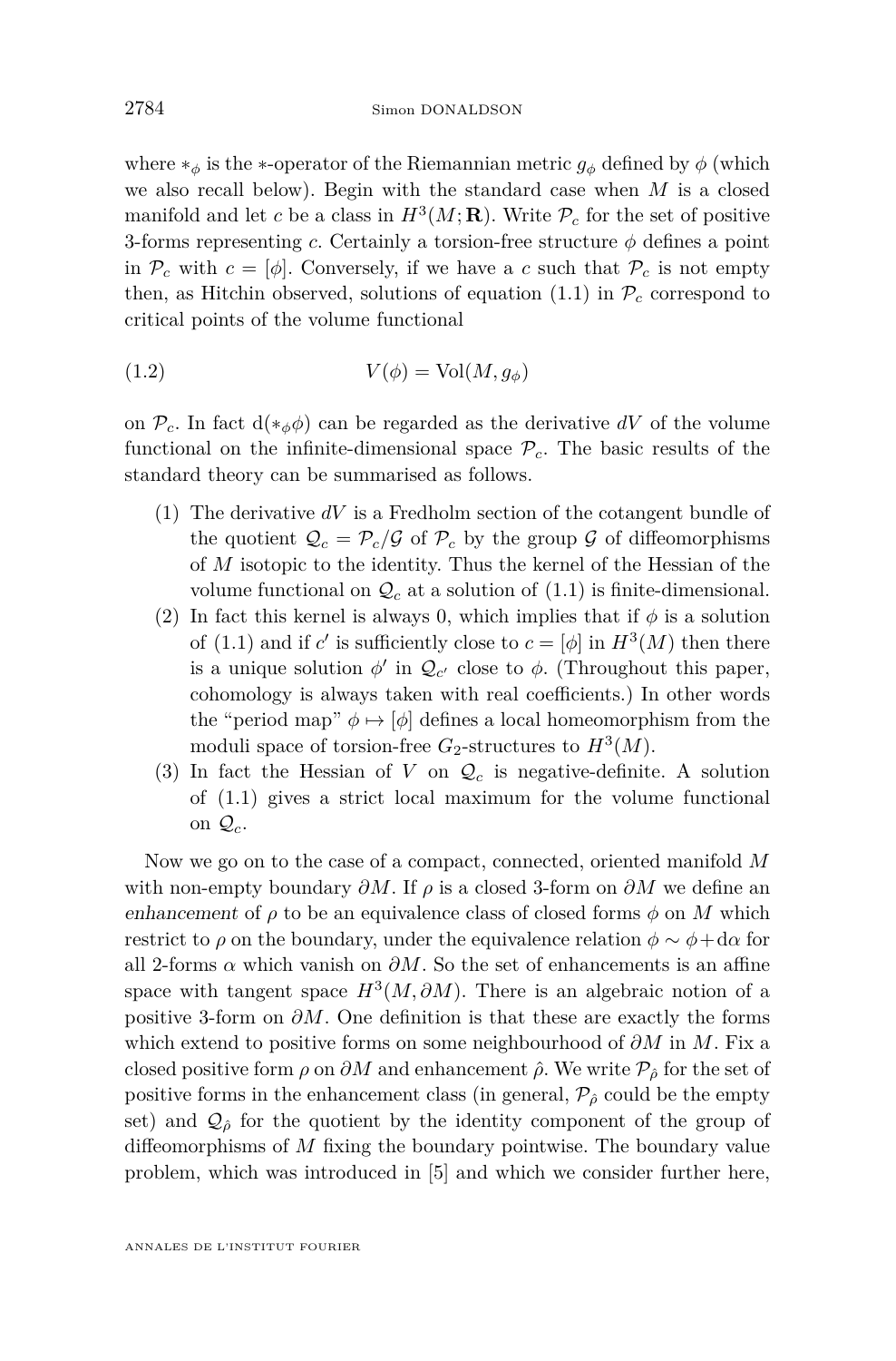is to solve equation [\(1.1\)](#page-1-0) for  $\phi$  in  $\mathcal{P}_{\hat{\rho}}$ . Just as before, this is the Euler– Lagrange equation for the Hitchin volume functional, which descends to a functional on  $\mathcal{Q}_\hat{\rho}$ .

The author has only been able to extend the first of the three results from the standard theory above to this setting. That is (continuing the informal discussion, more precise technical statements are given later), we will show below (Proposition [4.5\)](#page-20-0) that the derivative of the volume functional is a Fredholm section of the cotangent bundle of  $\mathcal{Q}_{\hat{\rho}}$ . This comes down to showing that our problem can be set up as an elliptic boundary value problem. The crucial linear result is Theorem [3.5.](#page-11-0) The kernel of the Hessian at a critical point  $\phi$  is a finite dimensional vector space  $H_{\phi}$  but this is not 0 in general. Similarly, we can show that the Hessian has finite index (i.e. a finite dimensional negative subspace) but we have not been able to show that the Hessian is semi-definite. We will discuss these questions at greater length in Section [5](#page-21-0) below. In any event, we do know cases in which the space  $H_{\phi}$  is zero and in such cases we get a straightforward deformation theory for our problem: for any enhanced boundary data sufficiently close to *ρ*ˆ there is a unique solution to the corresponding boundary value problem close to *φ* (Theorem [4.6\)](#page-21-1). In Section [5](#page-21-0) we give one application to the existence of " $G_2$ cobordisms" between closed 3-forms on a Calabi–Yau 3-fold (Theorem [5.8\)](#page-26-6).

The authors's work is supported by the Simons Collaboration Grant "Special holonomy in Geometry, Analysis and Physics".

#### **2. Review of standard theory**

<span id="page-3-1"></span>We begin with some purely algebraic statements.

• A 3-form  $\phi \in \Lambda^3(V^*)$  on an oriented 7-dimensional real vector space *V* is called positive if the  $\Lambda^7 V^*$ -valued quadratic form on *V* 

(2.1) 
$$
v \mapsto i_v(\phi) \wedge i_v(\phi) \wedge \phi
$$

is positive definite. We fix a Euclidean structure  $g_{\phi}$  in this conformal class by normalising so that  $|\phi|^2 = 7$ . Then, as in the Introduction, we have a 4-form  $*_\phi \phi$  which we also write as  $\Theta(\phi)$ . So  $\Theta$  is a smooth map from the space of positive 3-forms on *V* to  $\Lambda^4 V^*$ . The positive 3-forms on *V* form a single orbit under the action of  $GL^+(V)$ , so they are all equivalent. A convenient standard model for this paper is to take  $V = \mathbf{R} \oplus \mathbf{C}^3 = \{(t, z_1, z_2, z_3)\}\$ and

(2.2) 
$$
\phi = \omega \wedge dt + Im(dz_1 dz_2 dz_3),
$$

<span id="page-3-0"></span>where  $\omega$  is the standard symplectic form  $\sum dx_a \wedge dy_a$  on  $\mathbb{C}^3$ .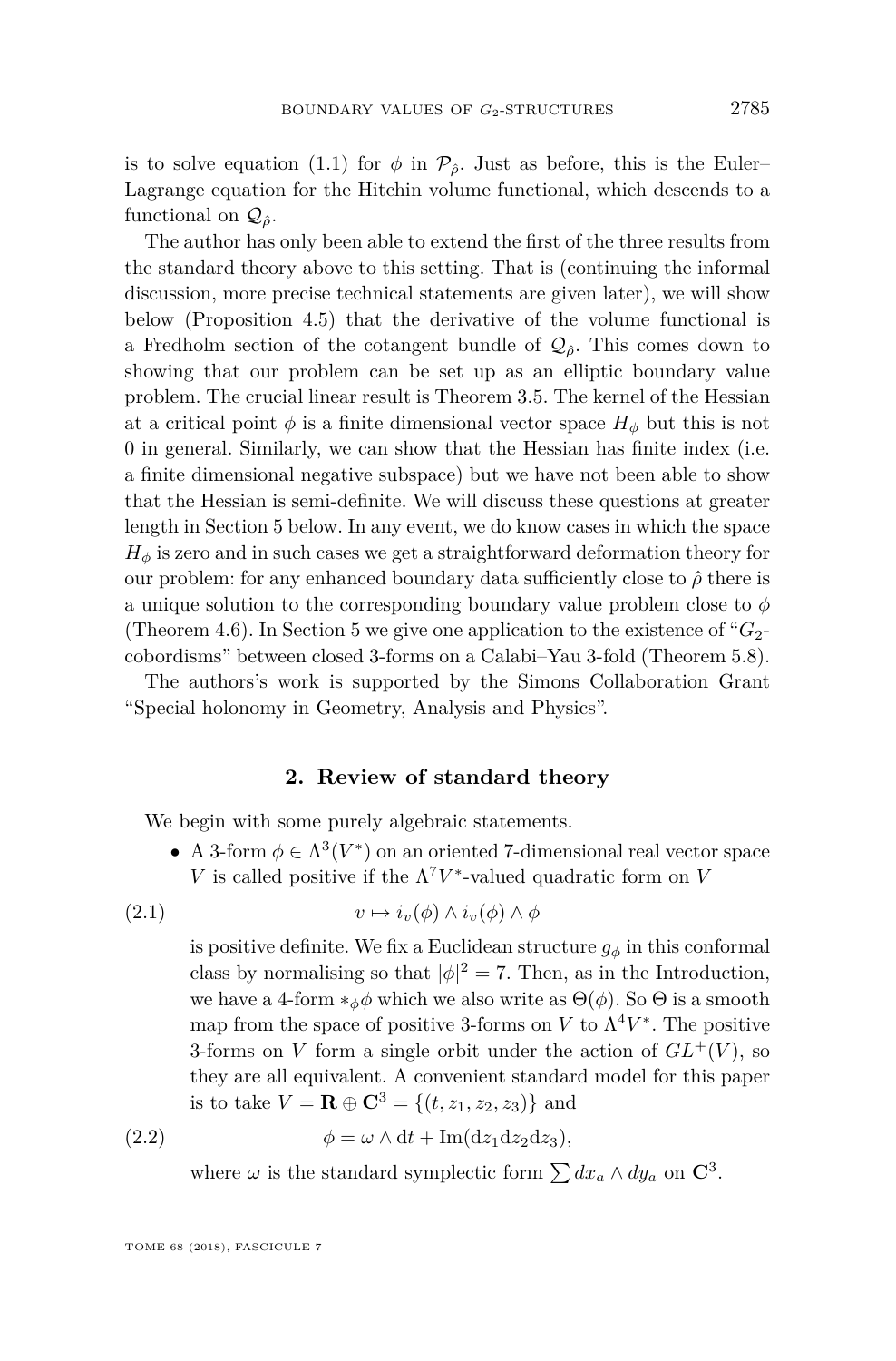• The stabiliser in  $GL(V)$  of a positive 3-form is isomorphic to the exceptional Lie group  $G_2$ . Under the action of this group the forms decompose as

(2.3) 
$$
\Lambda^2 = \Lambda_7^2 \oplus \Lambda_{14}^2 \Lambda^3 = \Lambda_1^3 \oplus \Lambda_7^3 \oplus \Lambda_{27}^3.
$$

<span id="page-4-0"></span>Here  $\Lambda^2$  is the image of *V* under the map  $v \mapsto i_v(\phi)$  and  $\Lambda^2_{14}$  is the orthogonal complement;  $\Lambda_7^3$  is the image of *V* under the map  $v \mapsto$  $i_v(*_{\phi}\phi)$ ,  $\Lambda_1^3$  is the span of  $\phi$  and  $\Lambda_{27}^3$  is the orthogonal complement of their sum.

We have a quadratic form on  $\Lambda^2$  defined by  $\alpha \mapsto \alpha \wedge \alpha \wedge \phi$ . The eigenspaces of this form, relative to the standard Euclidean structure, are  $\Lambda_7^2, \Lambda_{14}^2$ . For  $\alpha_7 \in \Lambda_7^2$ 

(2.4) 
$$
\alpha_7 \wedge \alpha_7 \wedge \phi = 2|\alpha_7|^2 \text{ vol},
$$

<span id="page-4-2"></span><span id="page-4-1"></span>and for  $\alpha_{14} \in \Lambda^2_{14}$ 

(2.5) 
$$
\alpha_{14} \wedge \alpha_{14} \wedge \phi = -|\alpha_{14}|^2 \,\mathrm{vol}.
$$

• The volume form vol is a  $\Lambda^7$ -valued function on the open set of positive 3-forms. Its derivative is given by

(2.6) 
$$
\text{vol}(\phi + \delta\phi) = \text{vol}(\phi) + \frac{1}{3}\delta\phi \wedge \Theta(\phi) + O(\delta\phi^2).
$$

<span id="page-4-3"></span>To identify the second derivative we write

$$
\delta\phi = \delta_1\phi + \delta_7\phi + \delta_{27}\phi,
$$

according to the decomposition [\(2.3\)](#page-4-0). Then

$$
\text{vol}(\phi + \delta\phi) = \text{vol}(\phi) + \frac{1}{3}\delta\phi \wedge (*_{\phi}\phi) + \frac{2}{3}q(\delta\phi)\,\text{vol}(\phi) + O(\delta\phi^3),
$$

where *q* is the quadratic form

(2.7) 
$$
q(\delta \phi) = \frac{4}{3} |\delta_1 \phi|^2 + |\delta_7 \phi|^2 - |\delta_{27}|^2.
$$

<span id="page-4-4"></span>This formula also gives the derivative of the map  $\Theta$  ([\[10,](#page-26-2) Proposition 10.3.5]):

(2.8) 
$$
\Theta(\phi + \delta\phi) = \Theta(\phi) + \left(\frac{4}{3} *_{\phi} \delta_1 \phi + *_{\phi} \delta_7 \phi - *_{\phi} \delta_2 \phi\right) + O(\delta\phi^2).
$$

Now let *M* be an oriented 7-manifold and  $\phi$  be a positive 3-form on *M* which defines a torsion-free  $G_2$ -structure, so both  $\phi$  and  $*_\phi \phi$  are closed forms. We can decompose the exterior derivative according to the decomposition of the forms

$$
\Omega^2 = \Omega_7^2 \oplus \Omega_{14}^2 \Omega^3 = \Omega_1^3 \oplus \Omega_7^3 \oplus \Omega_{27}^3.
$$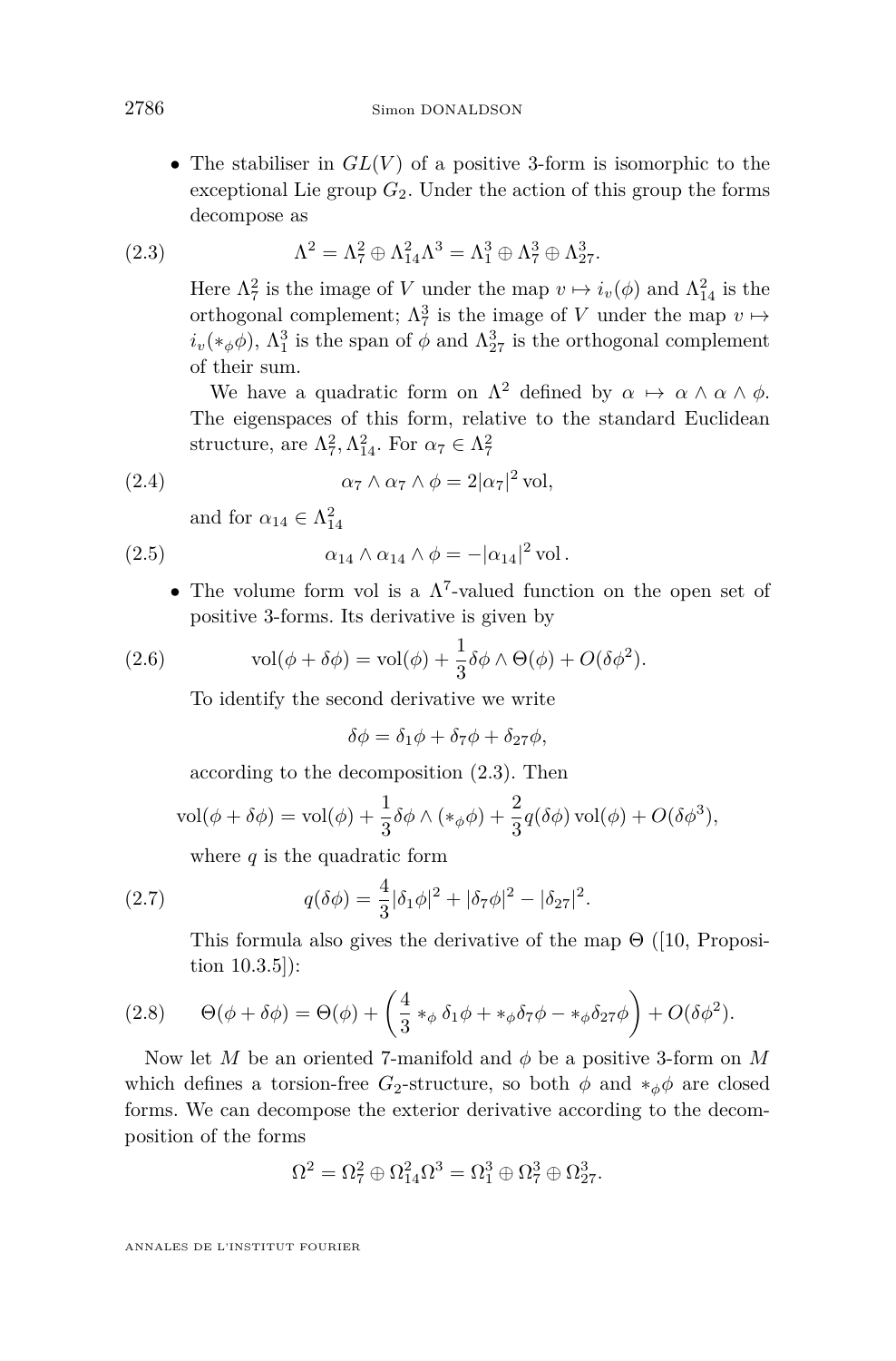The resulting operators satisfy various identities, akin to the Kähler identities on Kähler manifolds. The following Proposition states the main identities we will need in this paper (there is a comprehensive treatment in [\[2\]](#page-26-7)). Write  $\chi : \Lambda^1 \to \Lambda^3$  for the bundle isomorphism  $\chi(\eta) = *_{\phi}(\eta \wedge \phi)$ . We also usually write  $*$  for  $*_{\phi}$  and d<sup>\*</sup> for the usual adjoint constructed using the metric *gφ*.

<span id="page-5-2"></span><span id="page-5-0"></span>PROPOSITION 2.1.

- (1) The component  $d_1 : \Omega_{14}^2 \to \Omega_1^3$  is identically zero.
- <span id="page-5-3"></span>(2) The component  $d_7: \Omega_{14}^2 \to \Omega_7^3$  is equal to the composite  $\frac{1}{4}\chi \circ d^*$ where  $d^* : \Omega_{14}^2 \to \Omega^1$ , and the component  $d_7 : \Omega_7^2 \to \Omega_7^3$  is equal to the composite  $-\frac{1}{2}\chi \circ d^*$  where  $d^* : \Omega_7^2 \to \Omega_7^1$ .
- <span id="page-5-1"></span>(3) For  $d_7 : \Omega^1 \to \Omega^2_7$  and  $d_{14} : \Omega^1 \to \Omega^2_{14}$  we have

$$
d^*d_{14} = 2d^*d_7 = \frac{2}{3}d^*d
$$

on  $\Omega^1$ .

Proof. — For the first item, it suffices to prove that for a compactly supported  $\alpha \in \Omega_{14}^2$  and function f the  $L^2$ -inner product  $\langle d\alpha, f\phi \rangle$  is zero. This inner product is

$$
\int_M d\alpha \wedge f * \phi = -\int_M \alpha \wedge df \wedge * \phi,
$$

(using  $d * \phi = 0$ ) which vanishes since  $df \wedge * \phi$  lies in  $\Omega_7^5$ . For the second item we consider first an  $\alpha \in \Omega^2_{14}$  as above and the inner product  $\langle d^*\alpha, \eta \rangle$ for a 1-form *η*. By definition this is  $\langle \alpha, d\eta \rangle$  and by [\(2.5\)](#page-4-1) the latter can be expressed as

$$
-\int_M \alpha \wedge d\eta \wedge \phi.
$$

By Stokes' Theorem (using, this time,  $d\phi = 0$ ) this is

$$
\int_M d\alpha \wedge \eta \wedge \phi = \langle d\alpha, *(\eta \wedge \phi) \rangle = \langle d_7 \alpha, \chi(\eta) \rangle.
$$

One computes readily that for any *η* we have

$$
|\chi(\eta)|^2 = 4|\eta|^2,
$$

and it follows that  $d_7\alpha = \frac{1}{4}\chi \circ d^*\alpha$ . The argument for the second part of the second item (for  $\alpha \in \Omega_7^2$ ) is the same using [\(2.4\)](#page-4-2).

For the third item: the equality  $d^*d_{14} = 2d^*d_7$  follows from the second item and the fact that the component of  $d^2$  from  $\Omega^1$  to  $\Omega^3$  is zero. The equality  $d^*d_{14} = \frac{2}{3}d^*d$  follows in turn because  $d^*d = d^*d_7 + d^*d_{14}$ .  $\Box$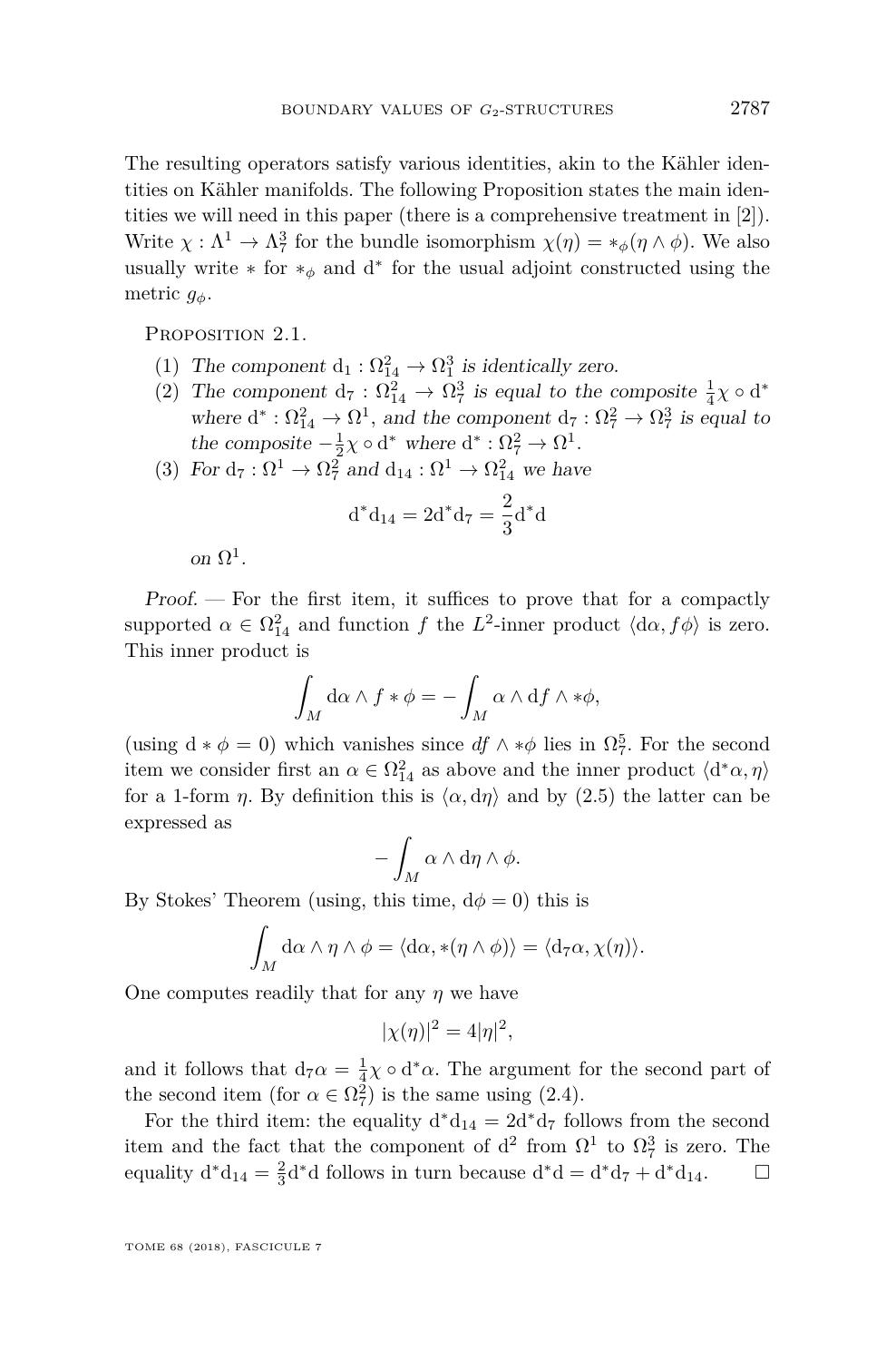The variation of the volume functional [\(1.2\)](#page-2-0) with respect to compactly supported variations of  $\phi$  makes sense, even if *M* is not compact. Suppose for the moment that  $\phi$  is any closed positive 3-form on M and that  $\alpha$  is a 2-form with compact support. The pointwise formula [\(2.6\)](#page-4-3) and integration by parts give

$$
Vol(\phi + d\alpha) = Vol(\phi) - \frac{1}{3} \int_M \alpha \wedge d\Theta(\phi) + O(\alpha^2),
$$

which shows that the torsion-free condition  $d\Theta(\phi) = 0$  is the Euler– Lagrange equation associated to the volume functional for exact variations. For any such  $\phi$  we have

(2.9) 
$$
\ast_{\phi} d\Theta(\phi) \in \Omega^2_{14}(M).
$$

This follows by direct calculation or, more conceptually, from the diffeo-morphism invariance of the volume functional (see [\[4,](#page-26-8) Lemma 1]).

Now go back to assuming that  $\phi$  defines a torsion-free  $G_2$ -structure, i.e.  $d\Theta(\phi) = 0$ . For  $\alpha$  in  $\Omega^2(M)$  we define

(2.10) 
$$
W(\alpha) = *_{\phi} d\Theta(\phi + d\alpha)
$$

so the equation  $W(\alpha) = 0$  is the torsion-free equation, for such variations. For any  $\alpha$  we have  $d^*W(\alpha) = 0$  and  $W(\alpha)$  takes values in the sub-bundle

$$
*_{\phi}\Lambda_{14,\phi+\mathrm{d}\alpha}^5\subset \Lambda^2,
$$

in an obvious notation. Let *L* be the linearisation of the nonlinear operator *W* at  $\alpha = 0$ , i.e.  $W(\alpha) = L(\alpha) + O(\alpha^2)$ . By [\(2.8\)](#page-4-4) this linearised operator is given by the formula

(2.11) 
$$
L(\alpha) = \frac{4}{3} d^* d_1 \alpha + d^* d_7 \alpha - d^* d_{27} \alpha.
$$

<span id="page-6-1"></span>PROPOSITION 2.2. — The linear operator *L* vanishes on  $\Omega_7^2$  and takes values in  $\Omega_{14}^2$ . For  $\alpha = \alpha_7 + \alpha_{14}$  we have

$$
L(\alpha) = d^* d_7 \alpha_{14} - d^* d_{27} \alpha_{14} = -\Delta \alpha_{14} + \frac{3}{2} d_{14} d^* \alpha_{14}
$$

Proof. — The fact that *L* vanishes on  $\Omega^2$  follows from diffeomorphism invariance (or by direct calculation). Similarly, the fact that *L* takes values in  $\Omega_{14}^2$  is a consequence of the fact above that  $W(\alpha)$  is a section of  $*_{\phi} \Lambda_{7,\phi+\mathrm{d}\alpha}^5$ (or can be shown by direct calculation). The formulae for  $L(\alpha)$  follow from items [\(1\)](#page-5-0) and [\(3\)](#page-5-1) in Proposition [2.1.](#page-5-2)

There is a similar discussion for the Hessian of the volume functional. For  $\alpha$  of compact support  $\text{Vol}(\phi + d\alpha) = \text{Vol}(\phi) + \frac{2}{3}Q(\alpha)$  where

<span id="page-6-0"></span>(2.12) 
$$
Q(\alpha) = \frac{4}{3} ||\mathbf{d}_1 \alpha||^2 + ||\mathbf{d}_7 \alpha||^2 - ||\mathbf{d}_{27} \alpha||^2.
$$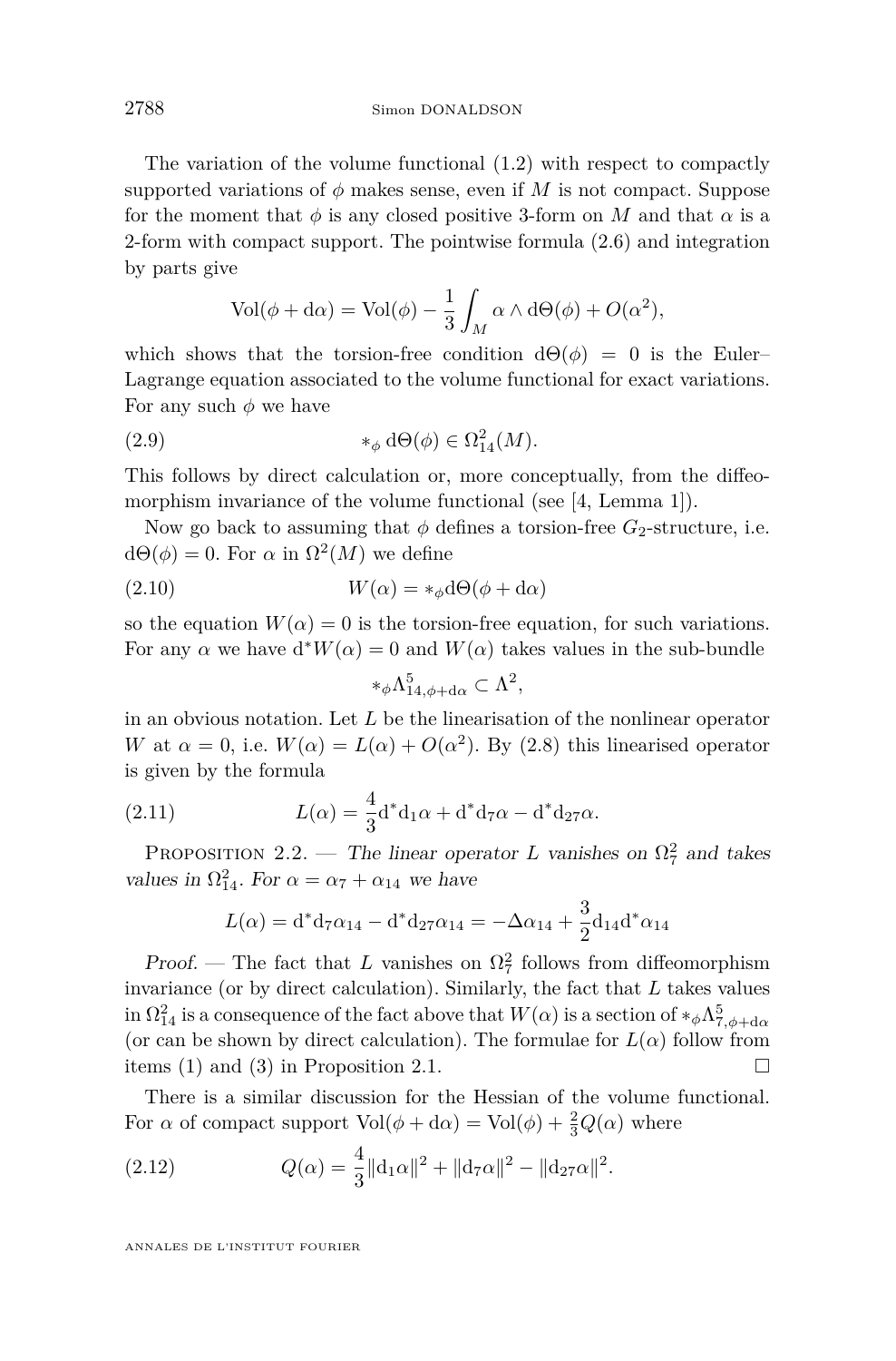<span id="page-7-0"></span>This can also be expressed, for  $\alpha = \alpha_7 + \alpha_{14}$ , as

(2.13) 
$$
Q(\alpha) = ||d_7 \alpha_{14}||^2 - ||d_{27} \alpha_{14}||^2 = \langle L \alpha_{14}, \alpha_{14} \rangle.
$$

But we should emphasise that [\(2.12\)](#page-6-0) is the "primary" formula (derived pointwise on  $M$ ) and the passage to the expressions in  $(2.13)$  involves an application of Stokes' Theorem.

We will now sketch a treatment of the standard results for closed manifolds mentioned in the Introduction. In this sketch we will just give a formal treatment, ignoring the analytical aspects, but these will be taken up in a more general setting in Section [4.](#page-17-0) To avoid unimportant complications we suppose here that  $H^2(M) = 0$ .

With  $c = [\phi] \in H^3(M)$ , the tangent space of  $\mathcal{P}_c$  at  $\phi$  is

$$
T\mathcal{P}_c = \text{Im}(\mathbf{d} : \Omega^2 \to \Omega^3).
$$

The infinitesimal action of the group  $G$  of diffeomorphisms of  $M$  is by the Lie derivative. But, since  $\phi$  is closed, for a vector field  $v$  we have

$$
\mathcal{L}_v \phi = \mathrm{d}(i_v(\phi))
$$

and the 2-forms  $i_v(\phi)$  are exactly  $\Omega^2$ . So the tangent space of  $\mathcal{Q}_c$  at  $\phi$  is

$$
TQ_c = \frac{\operatorname{Im}(\mathrm{d}:\Omega^2(M) \to \Omega^3(M))}{\mathrm{d}\Omega_7^2}.
$$

Let  $\pi$  :  $\Omega_{14}^2 \to T \mathcal{Q}_c$  be the map induced by exterior derivative. This is obviously surjective and the kernel consists of those  $\alpha_{14} \in \Omega_{14}^2$  such that there is an  $\alpha_7 \in \Omega^2$  with  $d\alpha_7 = d\alpha_{14}$ . Under our assumption that  $H^2(M) =$ 0 this means that  $\alpha_{14}-\alpha_7 = d\eta$  for some  $\eta \in \Omega^1$ , so  $\alpha_{14} = d_{14}\eta$ . Conversely, if  $\alpha_{14} = d_{14}\eta$  we can define  $\alpha_7 = -d_7\eta$ . So we see that the kernel of  $\pi$  is the image of  $d_{14} : \Omega^1 \to \Omega^2_{14}$  and

$$
T\mathcal{Q}_c = \Omega_{14}^2 / \operatorname{Im} \mathrm{d}_{14}.
$$

By standard elliptic theory this can be identified with the kernel of the adjoint:

$$
T\mathcal{Q}_c = \ker \mathrm{d}^* : \Omega_{14}^2 \to \Omega^1.
$$

Now by items [\(1\)](#page-5-0) and [\(2\)](#page-5-3) of Proposition [2.1,](#page-5-2) for  $\alpha \in \text{ker d}^* \subset \Omega_{14}^2$ the only component of d $\alpha$  is d<sub>27</sub> $\alpha \in \Omega^3$ <sub>27</sub>. It follows that for such  $\alpha$  the linearised operator  $L(\alpha)$  is  $-\Delta \alpha$ . In other words, after taking account of the diffeomorphism group action in this way, the linearised operator is

$$
-\Delta : (\ker d^* \subset \Omega_{14}^2) \to (\ker d^* \subset \Omega_{14}^2),
$$

which is invertible. Similarly, with this representation of  $TQ_c$  the Hessian is

$$
Q(\alpha) = -\|\mathrm{d}\alpha\|^2,
$$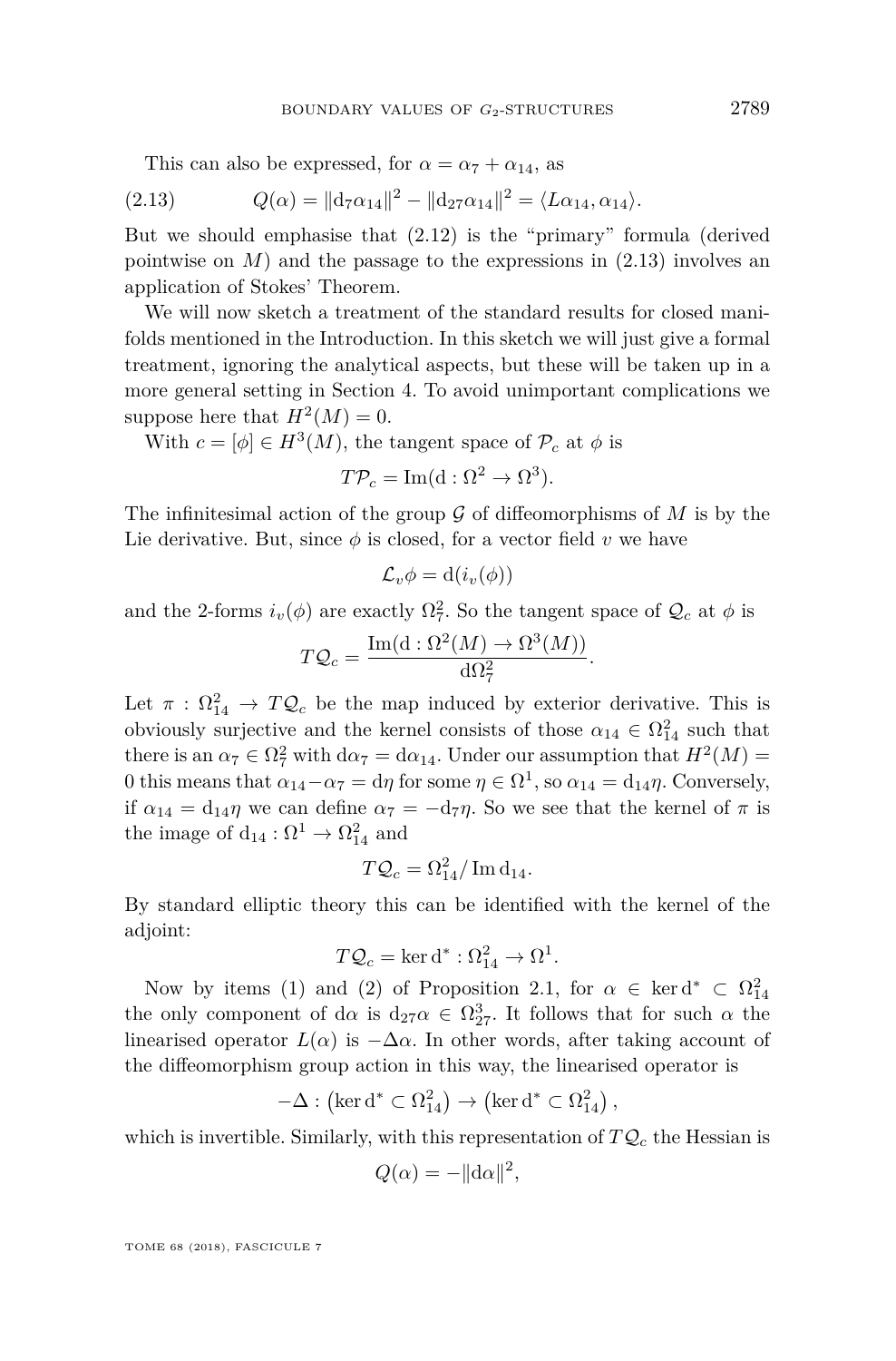which is negative definite.

#### **3. The boundary value problem–linear theory**

<span id="page-8-2"></span>This section represents the heart of this paper, in which we set up a linear elliptic boundary value problem. We suppose, as in the Introduction, that *M* is a compact, connected, oriented 7-manifold with non-empty boundary and that the 3-form  $\phi$  defines a torsion-free  $G_2$ -structure on M. We will give a representation of the tangent space of  $\mathcal{Q}_{\hat{\rho}}$  at  $\phi$  for the enhanced boundary value  $\hat{\rho}$  determined by  $\phi$  and study the linearisation of the torsion-free equation in this representation.

As a preliminary, note that there are two different notions of "restriction to the boundary" of a *p*-form  $\sigma$  on  $M$ . One is that the pull back under the inclusion map, an element of  $\Omega^p(\partial M)$ , vanishes. We will denote this by the usual notation  $\sigma|_{\partial M}=0$ . For the other, stronger, notion we mean that the restriction vanishes regarded as a section of the bundle Λ *pT* <sup>∗</sup>*M*|*∂M*. We will denote this by the notation  $\sigma||_{\partial M}=0$ .

<span id="page-8-0"></span>To begin we define a vector space

(3.1) 
$$
TQ = \frac{\{\mathrm{d}\gamma : \gamma \in \Omega^2(M), \gamma|_{\partial M} = 0\}}{\{\mathrm{d}\beta : \beta \in \Omega^2(M), \beta\|_{\partial M} = 0\}}.
$$

The definition of our space  $\mathcal{P}_{\hat{\rho}}$  and the identification of the vector fields on  $M$  with  $\Lambda^2$  suggests that this should represent the tangent space of the infinite dimensional manifold  $\mathcal{Q}_{\hat{\rho}}$  but we postpone any precise treatment of this for the present and just take [\(3.1\)](#page-8-0) as a definition. Similarly we do not at this stage consider any topology on the vector space. In the same vein, we define a vector space  $H_{\phi} \subset TQ$  to be

<span id="page-8-1"></span>(3.2) 
$$
H_{\phi} = \frac{\{\mathrm{d}\gamma : \gamma \in \Omega^2(M), L(\gamma) = 0, \gamma|_{\partial M} = 0\}}{\{\mathrm{d}\beta : \beta \in \Omega^2_{7}(M), \beta\|_{\partial M} = 0\}}.
$$

This is the space of solutions of the linearised equations modulo infinitesimal diffeomorphisms. Note that on the right hand side of [\(3.2\)](#page-8-1) the denominator is a subspace of the numerator since  $L$  vanishes on  $\Omega^2$ .

We now discuss the linear algebra of the decomposition  $\Lambda^2_7 \oplus \Lambda^2_{14}$  on the boundary. We have a 3-form  $\rho = \phi|_{\partial M}$  and a 2-form  $\omega \in \Omega^2(\partial M)$  given by  $\omega = i_{\nu}(\phi)$  where  $\nu$  is a unit outward-pointing normal. At a point *p* on *∂M* the situation corresponds to the model [\(2.2\)](#page-3-0) on **R** ⊕ **C**<sup>3</sup> . There is a complex structure on the tangent space of *∂M* at *p*; the 2-form *ω* is a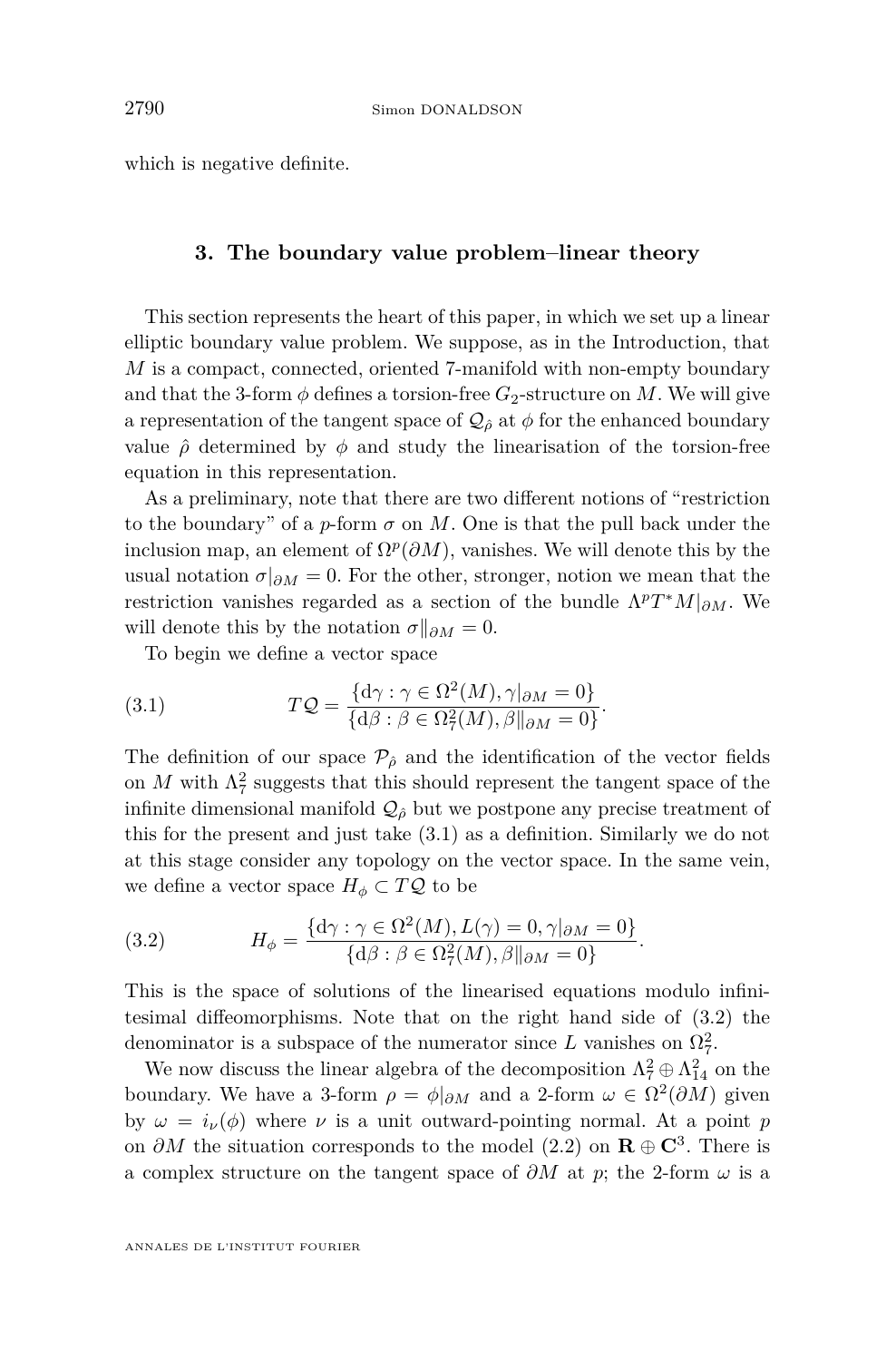positive  $(1,1)$  form and  $\rho$  is the real part of a complex volume form. In terms of the splitting  $TM = T \partial M \oplus \mathbf{R} \nu$  at p the form  $\phi$  is

$$
\phi = \omega \wedge \nu^* + \rho,
$$

where  $\nu^*$  is the 1-form dual to  $\nu$ . We define a bundle map

$$
\chi_6: \Lambda^1(\partial M) \to \Lambda^2(\partial M)
$$

by

$$
\chi_6(i_v\omega)=i_v(\rho),
$$

for *v* ∈ *T ∂M*. We have a decomposition

(3.3) 
$$
\Lambda^2(\partial M) = \Lambda_6^{2,\partial} \oplus \Lambda_8^{2,\partial} \oplus \Lambda_1^{2,\partial}
$$

where, in terms of the complex structure, the summand  $\Lambda_6^{2,0}$  consists of the real parts of forms of type  $(2,0)$ , the summand  $\Lambda_8^{2,0}$  consists of the real  $(1, 1)$  forms orthogonal to  $\omega$  and  $\Lambda_1^{2, \partial}$  is the 1-dimensional space spanned by  $\omega$ . Then  $\chi_6$  is a bundle isomorphism from  $\Lambda^1(\partial M)$  to  $\Lambda_6^{2,\partial}$ .

<span id="page-9-0"></span>LEMMA  $3.1.$  — At a boundary point:

(1)  $\Lambda_7^2 = \Lambda_1^{2,0} \oplus \{ a \wedge \nu^* + \chi_6(a) : a \in \Lambda^1(\partial M) \},$ (2)  $\Lambda_{14}^2 = \Lambda_8^{2, \partial} \oplus \{2a \wedge \nu^* - \chi_6(a) : a \in \Lambda^1(\partial M)\}.$ 

This is straightforward to check, from the definitions. For a form  $\alpha \in$  $\Omega_{14}^2(M)$  we write  $\alpha||_{\partial,8}$  for the section of  $\Lambda_8^{2,0}$  over  $\partial M$  defined by the decomposition in the second item of Lemma [3.1.](#page-9-0) Note that for a 2-form *α* in either of the spaces  $\Omega_7^2, \Omega_{14}^2$  the two notions  $\alpha|_{\partial M} = 0, \alpha||_{\partial M} = 0$  are equivalent. Now define a vector space

(3.4) 
$$
\hat{A} = \{ \alpha \in \Omega_{14}^{2}(M) : d^{*}\alpha = 0, \alpha \|_{\partial, 8} = 0 \}.
$$

We define a linear map  $F_{\hat{A}}$  :  $\hat{A} \rightarrow TQ$  as follows. It is clear from Lemma [3.1](#page-9-0) that if  $\alpha_{14} \in \Omega_{14}^2$  satisfies  $\alpha_{14} \parallel_{\partial,8} = 0$  we can find a form  $\beta_7 \in \Omega^2_7$  such that  $(\alpha_{14} + \beta_7)|_{\partial M} = 0$ . For  $\alpha_{14} \in \hat{A}$  we define  $F_{\hat{A}}(\alpha_{14})$  to be the equivalence class of  $d(\alpha_{14} + \beta_7)$  in  $TQ$ . The definition of  $TQ$  means that this is well-defined, independent of the choice of  $\beta$ <sub>7</sub>.

We digress here to review some standard Hodge Theory for manifolds with boundary. For any *p* we consider the Laplace operator  $\Delta : \Omega^p(M) \to$  $\Omega^p(M)$  and the equation with boundary conditions

(3.5) 
$$
\Delta \mu = \rho, \quad \mu|_{\partial M} = 0, \quad d^* \mu|_{\partial M} = 0.
$$

<span id="page-9-2"></span>PROPOSITION 3.2.

<span id="page-9-1"></span>• If  $d^*\rho = 0$  then any solution  $\mu$  of [\(3.5\)](#page-9-1) satisfies  $d^*\mu = 0$ . In fact this holds without assuming that  $\mu|_{\partial M}=0$ .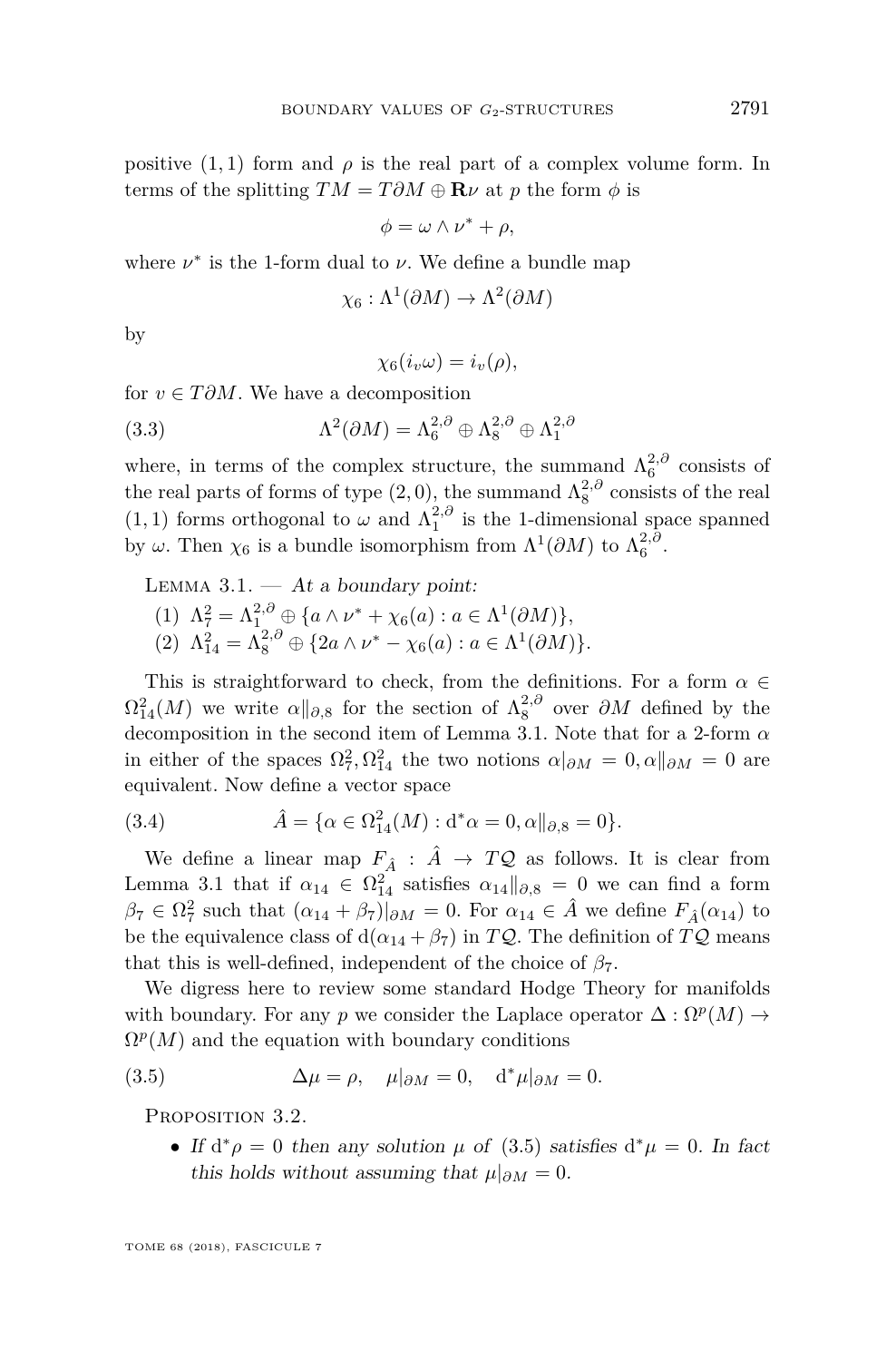• If  $\rho = 0$  then a solution satisfies  $d\mu = 0$ . The space of such solutions

$$
\mathcal{H}^{p} = \{ \mu \in \Omega^{p} : d\mu = 0, d^*\mu = 0, \mu|_{\partial M} = 0 \},
$$

represents the relative cohomology group  $H^p(M, \partial M)$ .

- There is a solution of [\(3.5\)](#page-9-1) if and only if  $\rho$  is  $L^2$ -orthogonal to  $\mathcal{H}^p$ . In this case we define  $G\rho$  to be the unique solution  $\mu$  orthogonal to H*<sup>p</sup>* .
- If  $\rho = d^* \sigma$  for some  $\sigma \in \Omega^{p+1}$  then  $\rho$  is orthogonal to  $\mathcal{H}^p$ .

Apart from the third item, the proofs are straightforward variants of the usual theory for closed manifolds, checking boundary terms. The third item is an application of elliptic boundary value theory. These results go back to Spencer and Duff, Morrey and Friedrichs. A standard modern reference is Section 2.4 in [\[11\]](#page-26-9).

With this theory at hand we can return to the space  $\tilde{A}$ .

<span id="page-10-0"></span>LEMMA 3.3. — For  $\alpha \in \mathcal{H}^2$  the component  $\pi_{14}(\alpha) \in \Omega^2_{14}$  lies in  $\hat{A}$  and the induced map  $\pi_{14} : \mathcal{H}^2 \to \hat{A}$  is injective.

Proof. — First suppose that  $\alpha = \alpha_7 + \alpha_{14}$  lies in  $\mathcal{H}^2$ . Since  $d^*\alpha$  and  $d_7\alpha$  both vanish it follows from the second item of Proposition [2.1](#page-5-2) that  $d^* \alpha_{14} = 0$ . Since  $\alpha$  vanishes on the boundary it follows that  $\alpha_{14} ||_{\partial,8} = 0$ and thus  $\alpha_{14} \in \hat{A}$ . Suppose that  $\alpha_{14} = 0$ . Then  $\alpha_7|_{\partial M} = 0$  and, as we noted above, this implies that  $\alpha_7||_{\partial M} = 0$ . The 2-form  $\alpha_7$  is harmonic and by the general theory (see [\[10,](#page-26-2) Section 3.5.2] for example) the Bochner formula on  $\Omega_7^2$  is the same as that on  $\Omega^1$ . Thus we have  $\nabla^* \nabla \alpha_7 = 0$  (since the Bochner formula on  $\Omega^1$  involves the Ricci curvature, which vanishes in our case). Now integration by parts, using the boundary condition  $\alpha_7||_{\partial M} = 0$ , shows that  $\nabla \alpha_7 = 0$ , and since  $\alpha_7$  vanishes on the boundary it must be zero everywhere. This shows that  $\pi_{14}$  induces an injection from  $\mathcal{H}^2$  to  $\hat{A}$ .  $\square$ 

Define  $A \subset \hat{A}$  to be the orthogonal complement of  $\pi_{14} \mathcal{H}^2$ .

PROPOSITION 3.4. — The map  $F_{\hat{A}}$  :  $\hat{A} \rightarrow TQ$  is surjective with kernel  $\pi_{14}(\mathcal{H}^2)$ . Hence there is an induced isomorphism  $F_A: A \to TQ$ .

Proof. — Consider any  $\gamma = \gamma_{14} + \gamma_7 \in \Omega^2(M)$  with  $\gamma|_{\partial M} = 0$ . We apply Proposition [2.2](#page-6-1) with  $\rho = d^* \gamma_{14}$ , so we find an  $\eta = G(d^* \gamma_{14})$  with  $\eta|_{\partial M} = 0$ and  $d^*d\eta = d^*\gamma_{14}$ . Now, by the third item of Proposition [2.1,](#page-5-2) we have  $d^*d_{14}η = \frac{2}{3}d^*dη = \frac{2}{3}d^*γ_{14}$ . This means that  $α_{14} = γ_{14} - \frac{3}{2}d_{14}η$  satisfies  $d^* \alpha_{14} = 0$ . Also, since  $\eta$  vanishes on the boundary so does  $d\eta$ , and this means that  $\alpha_{14}\|_{\partial S} = 0$ . Thus  $\alpha_{14}$  lies in *A*<sup> $\Omega$ </sup>. Going back to the definition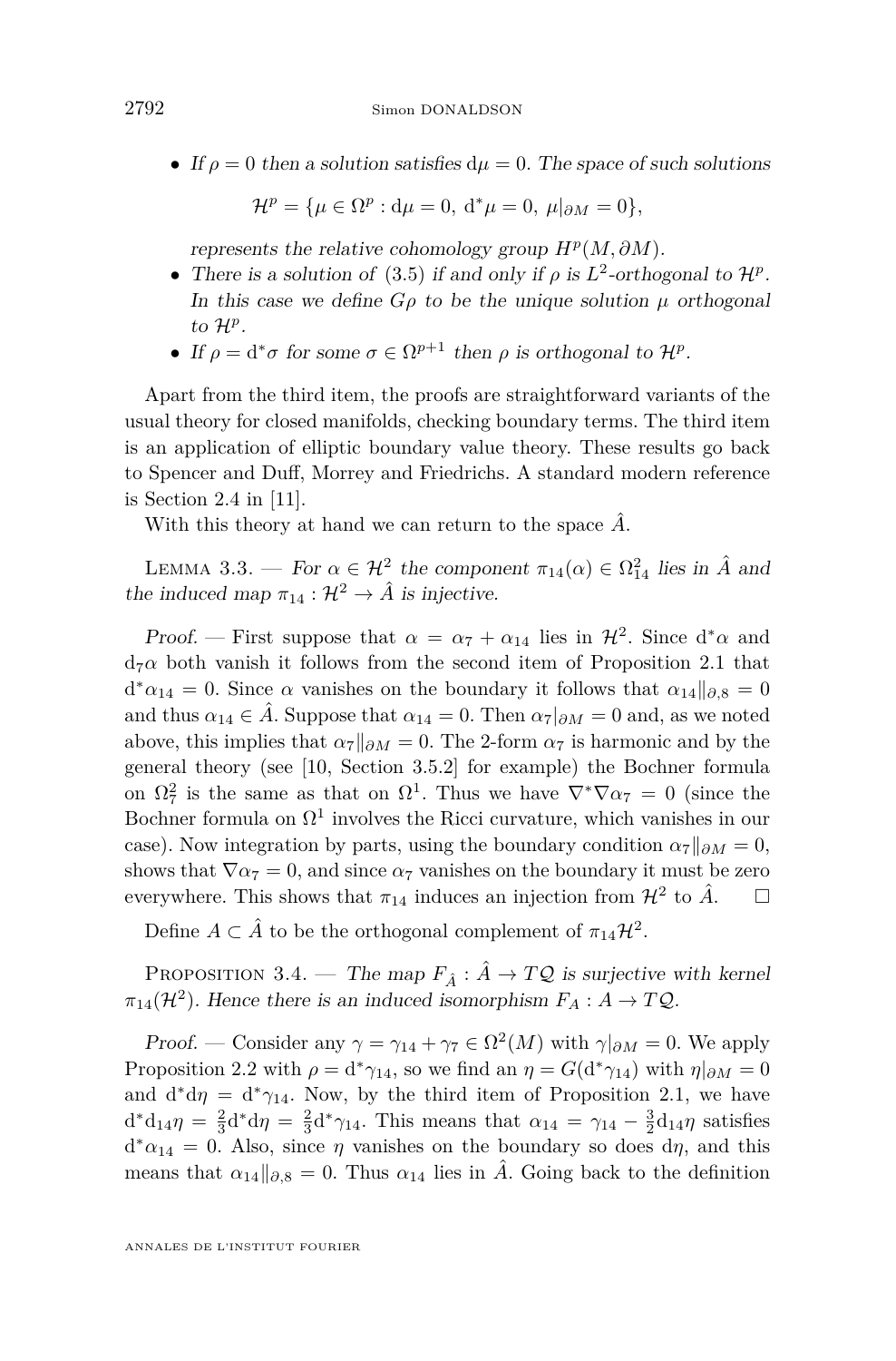of  $F_{\hat{A}}$ : the form

$$
\Gamma = \alpha_{14} + \gamma_7 - \frac{3}{2} \mathbf{d}_7 \eta = \gamma - \frac{3}{2} \mathbf{d}_7 \eta
$$

vanishes on the boundary, so  $F_{\hat{A}}(\alpha_{14})$  is the equivalence class of dΓ in TQ. But  $d^2\eta = 0$  so  $d\Gamma = d\gamma$ . This shows that  $F_{\hat{A}}$  is surjective.

In the other direction, suppose that  $F_{\hat{A}}(\alpha_{14}) = 0$ , for some  $\alpha_{14} \in \hat{A}$ . This means that we can choose an  $\alpha_7 \in \Omega_7^2$  such that  $\alpha = \alpha_7 + \alpha_{14}$  restricts to zero on the boundary and  $d\alpha = 0$ . As in the proof of Lemma [3.3,](#page-10-0) the condition  $d^* \alpha_{14} = 0$  implies that  $d^* \alpha = 0$ , so  $\alpha$  lies in  $\mathcal{H}^2$  and  $\alpha_{14}$  is in  $\pi_{14}(\mathcal{H}^2)$ .  $\Box$ 

We can now set-up the linear boundary value problem which is the main point of this paper.

<span id="page-11-0"></span>THEOREM 3.5. — For  $\rho$  in  $\Omega_{14}^2(M)$  the equation  $\Delta \alpha = \rho$  for  $\alpha \in \Omega_{14}^2$ , with boundary conditions

$$
\alpha||_{\partial,8} = 0, \quad d^*\alpha|_{\partial M} = 0,
$$

is a self-adjoint elliptic boundary value problem. Moreover if  $d^*\rho = 0$  then a solution  $\alpha$  satisfies  $d^*\alpha = 0$ .

The statement that this is a self-adjoint elliptic boundary value problem has the following standard consequences. Define

(3.6) 
$$
\tilde{H} = \{ \alpha \in \Omega_{14}^2 : \Delta \alpha = 0, \alpha \|_{\partial, 8} = 0, d^* \alpha |_{\partial M} = 0 \}.
$$

Then

- (1)  $\hat{H}$  is finite dimensional;
- (2) a solution to the boundary value problem in Theorem [3.5](#page-11-0) exists if and only if  $\rho$  is  $L^2$ -orthogonal to  $H$ <sup>\*</sup>;
- (3) in such a case we have elliptic estimates

$$
\|\alpha\|_{L^2_k} \leqslant C_k \|\rho\|_{L^2_{k-2}}.
$$

The proof of Theorem [3.5](#page-11-0) extends across the next few pages, including Lemmas [3.6](#page-12-0) and [3.7.](#page-13-0)

There is a standard definition of an elliptic boundary value problem (see [\[12,](#page-26-10) Chapter 5] for example) but the general theory is somewhat complicated and we do not need much of it here. We take as known the theory of the Dirichlet problem for the Laplace operator on  $\Omega_{14}^2$  and, for simplicity, we assume initially that the only solution  $\alpha \in \Omega^2_{14}$  of  $\Delta \alpha = 0$  with  $\alpha \parallel_{\partial M} = 0$  is  $\alpha = 0$ . Then, by the standard theory, for any  $\rho \in \Omega^2_{14}$  and section  $\theta$  of the restriction of  $\Lambda_{14}^2$  to  $\partial M$  there is a unique solution  $\alpha = \alpha(\rho, \theta)$ of the equation  $\Delta \alpha = \rho$  with  $\alpha \parallel_{\partial M} = \theta$ . Now consider a 1-form *a* on  $\partial M$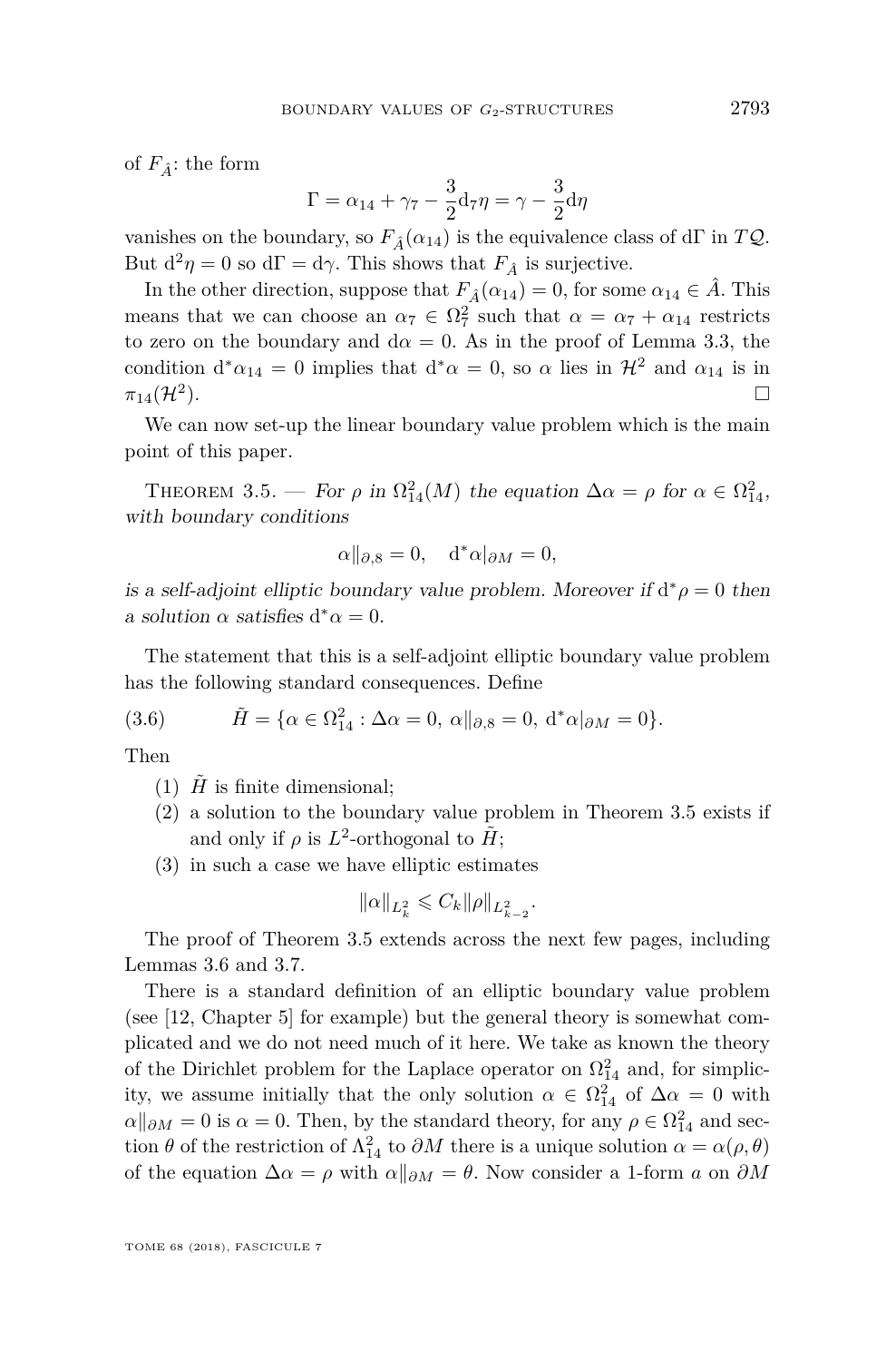and set  $\theta(a) = 2a \wedge \nu^* - \chi_6(a)$  as in Lemma [3.1.](#page-9-0) The boundary value problem in Theorem [3.5](#page-11-0) then becomes an equation for *a*:

$$
d^*\alpha(\rho,\theta(a))|_{\partial M}=0.
$$

Write  $d^* \alpha(\rho, 0)|_{\partial M} = -\sigma$  and let

<span id="page-12-1"></span>
$$
P: \Omega^1(\partial M) \to \Omega^1(\partial M)
$$

be the operator which maps *a* to  $d^* \alpha(\theta(a), 0)|_{\partial M}$ . Then the equation to solve for *a* is

$$
(3.7) \t\t P(a) = \sigma.
$$

The claim that the boundary value problem is elliptic is equivalent to the claim that *P* is an elliptic pseudo-differential operator of order 1 on *∂M*. When this holds the equation [\(3.7\)](#page-12-1) can be solved for *a* provided that  $\sigma$  lies in a subspace of finite codimension and the solution *a* is unique up to a finite dimensional kernel. These facts imply the corresponding statements about the boundary value problem. The simplifying assumption on the solubility of the Dirichlet problem is unnecessary since the whole discussion can take place modulo finite dimensional subspaces. From another point of view we can run the arguments above in a model "flat" case (as in the proof of Lemma [3.6](#page-12-0) below) and use the solution there to construct a parametrix for our boundary value problem.

The ellipticity of the operator *P* is a condition on the symbol and this symbol can be described as follows.

<span id="page-12-0"></span>LEMMA 3.6. — Define an operator  $\tilde{P}: \Omega^1(\partial M) \to \Omega^1(\partial M)$  by  $\tilde{P}(a) = 2\Delta^{1/2}a - d_{\partial M}^*\chi_6(a)$ .

Then  $P$  and  $\tilde{P}$  have the same symbol.

Proof. — To see this we can consider a situation where the geometry is locally flat, so we can work in  $\mathbb{C}^3 \times (-\infty, 0]$  with boundary  $\mathbb{C}^3 = \mathbb{C}^3 \times \{0\}$ and co-ordinate *t* in the **R** factor. We write a 2-form as

$$
\alpha=2a_t\wedge \mathrm{d} t-\Psi_t
$$

where  $a_t$ ,  $\Psi_t$  are respectively *t*-dependent 1-forms and 2-forms on  $\mathbb{C}^3$ . Then

$$
\mathrm{d}^*\alpha = 2\frac{\mathrm{d}a_t}{\mathrm{d}t} - \mathrm{d}_6^*\Psi_t + 2(\mathrm{d}_6^*a_t)\mathrm{d}t,
$$

where  $d_6^*$  denotes the  $d^*$  operator on  $\mathbb{C}^3$ . In our situation we have  $\alpha \in \Omega_{14}^2$ so  $\Psi_t = \chi_6 a_t + \Theta_t$ , where  $\Theta_t$  takes values in  $\Lambda_{\partial,8}^2$  and  $\Theta_0 = 0$ . Thus the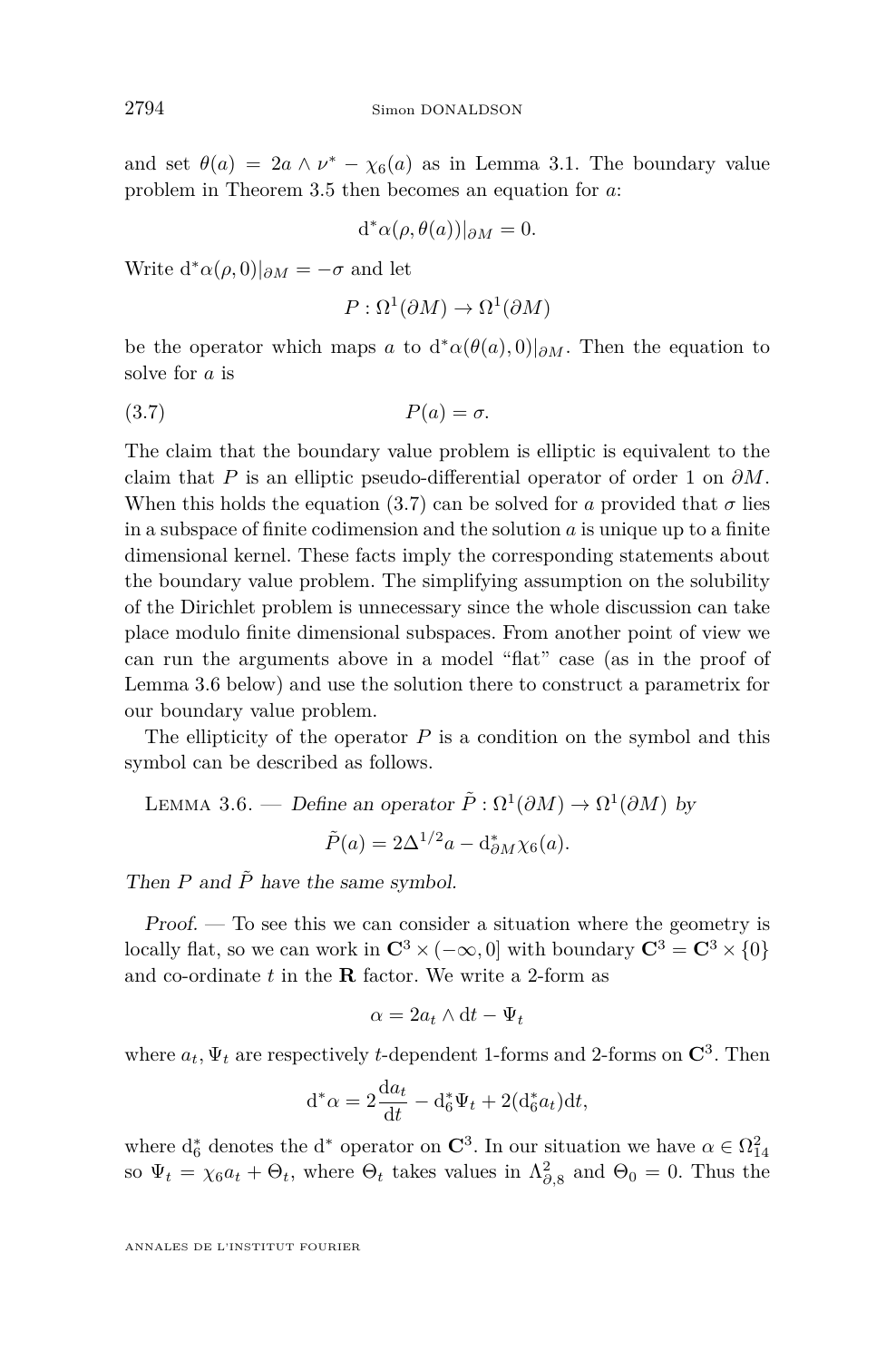restriction of  $d^*\alpha$  to the boundary is given by

$$
2\frac{da_t}{dt}|_{t=0} - d_6^*(\chi_6(a_0)),
$$

where  $a(t)$  is the harmonic extension of the given 1-form  $a$  on the boundary. Thus  $\frac{da}{dt}|_{t=0}$  is obtained from  $a_0$  by applying the "Dirichlet-to-Neumann" operator, whose symbol is the same as that of  $\Delta^{1/2}$ , and this gives the statement in the Lemma.  $\hfill \square$ 

The symbol of  $\Delta^{1/2}$  at a cotangent vector  $\xi$  on  $\partial M$  is multiplication by |*ξ*|. Thus the ellipticity of our boundary value problem follows from the following statement.

<span id="page-13-0"></span>LEMMA 3.7. — If  $\xi$  is a unit cotangent vector on  $\partial M$  the symbol of  $a \mapsto d^*_{\partial M} \chi_6(a)$  at  $\xi$  has eigenvalues  $0, \pm 1$ 

Proof. — To prove this Lemma we can compute in the flat model  $\mathbb{C}^3$  as in [\(2.2\)](#page-3-0), with standard co-ordinates  $z_i = x_i + \sqrt{-1}y_i$ , with  $\omega = dx_1 dy_1 +$  $dx_2dy_2 + dx_3dy_3$  and with

$$
\rho = -dy_1 dy_2 dy_3 + dy_1 dx_2 dx_3 + dx_1 dy_2 dx_3 + dx_1 dx_2 dy_3.
$$

One finds from the definition that if  $a = \sum_{i=1}^{3} \lambda_i dy_i + \mu_i dx_i$  then

$$
\chi_6(a) = \sum_{\text{cyclic}} \mu_i(\mathrm{d}y_j \mathrm{d}y_k - \mathrm{d}x_j \mathrm{d}x_k) + \lambda_i(\mathrm{d}y_j \mathrm{d}x_k + \mathrm{d}x_j \mathrm{d}y_k),
$$

where the notation means that  $(ijk)$  run over cyclic permutations of  $(123)$ . Since the symmetry group *SU*(3) acts transitively on the unit sphere it suffices to check any given unit co-tangent vector  $\xi$ , so we take  $\xi = dx_1$ . In other words we have to pull out the  $\partial_1 = \frac{\partial}{\partial x_1}$  term in  $d^* \chi_6(a)$ . This is

$$
(\partial_1\mu_3)dx_2-(\partial_1\mu_2)dx_3+(\partial_1\lambda_2)dy_3-(\partial_1\lambda_3)dy_2.
$$

To get the symbol we replace the derivative  $\partial_1$  by multiplication by  $\sqrt{-1}$ . We see that the symbol at  $dx_1$  is the linear map  $\Sigma$  with

$$
\Sigma(\mathrm{d}x_1) = 0 \qquad \Sigma(\mathrm{d}x_2) = -\sqrt{-1}\mathrm{d}x_3 \qquad \Sigma(\mathrm{d}x_3) = \sqrt{-1}\mathrm{d}x_2
$$
  

$$
\Sigma(\mathrm{d}y_1) = 0 \qquad \Sigma(\mathrm{d}y_2) = \sqrt{-1}\mathrm{d}y_3 \qquad \Sigma(\mathrm{d}y_3) = -\sqrt{-1}\mathrm{d}y_2.
$$

This linear map  $\Sigma$  has eigenvalues  $0, 1, -1$  (each with multiplicity two).

Next we establish the self-adjoint property. Let us denote the boundary conditions in the statement of Theorem [3.5](#page-11-0) by (*BC*). Recall that in general the adjoint boundary conditions  $(BC)^*$  are defined by saying that  $\beta \in \Omega^2_{14}$ satisfies  $(BC)^*$  if and only if we have an equality of  $L^2$  inner products  $\langle \Delta \alpha, \beta \rangle = \langle \alpha, \Delta \beta \rangle$  for all  $\alpha$  satisfying (*BC*). We want to show that the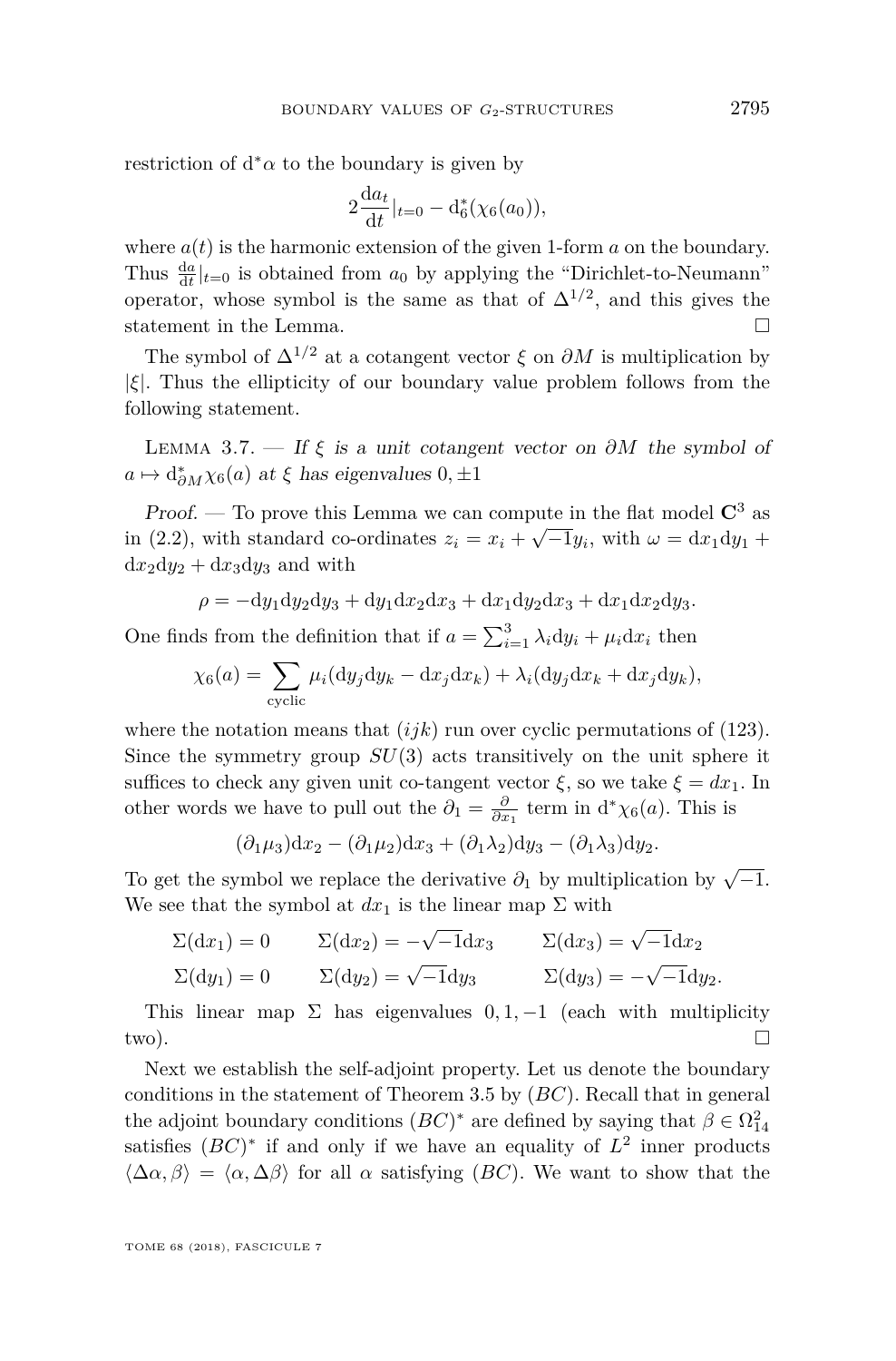boundary conditions  $(BC)^*$  are the same as  $(BC)$ . To do this it suffices, by a simple dimension-counting argument, to show that if  $\alpha$ ,  $\beta$  both satisfy (*BC*) then  $\langle \Delta \alpha, \beta \rangle = \langle \alpha, \Delta \beta \rangle$ . We can see this by an indirect argument using the operator *L* given by (13). First we claim that if  $\alpha, \beta \in \Omega^2_{14}$  satisfy  $\alpha\|_{\partial,8} = \beta\|_{\partial,8} = 0$  then  $\langle L\alpha, \beta \rangle = \langle \alpha, L\beta \rangle$ . Indeed choose  $\alpha', \beta' \in \Omega^2_7$  such that  $(\alpha + \alpha')|_{\partial M}$ ,  $(\beta + \beta')|_{\partial M}$  vanish. Then

$$
\langle L\alpha, \beta \rangle = \langle L(\alpha + \alpha'), \beta + \beta' \rangle,
$$

since *L* vanishes on  $\Omega_7^2$  and maps to  $\Omega_{14}^2$ . Let  $\langle \cdot, \cdot \rangle_Q$  be the symmetric bilinear form associated to the quadratic form  $Q$  on  $\Omega_M^2$ 

(3.8) 
$$
\langle \gamma_1, \gamma_2 \rangle_Q = \frac{4}{3} \langle d_1 \gamma_1, d_1 \gamma_2 \rangle + \langle d_7 \gamma_1, d_7 \gamma_2 \rangle - \langle d_{27} \gamma_1, d_{27} \gamma_2 \rangle.
$$

Then if  $\gamma_1, \gamma_2$  vanish on  $\partial M$  we have

(3.9) 
$$
\langle \gamma_1 \gamma_2 \rangle_Q = \langle L \gamma_1, \gamma_2 \rangle = \langle \gamma_1 L \gamma_2 \rangle.
$$

We apply this to  $\alpha + \alpha'$ ,  $\beta + \beta'$ , which vanish on the boundary by construction, so we have

$$
\langle L(\alpha+\alpha'),\beta+\beta'\rangle = \langle \alpha+\alpha',\beta+\beta'\rangle_Q
$$

which is symmetric in  $\alpha, \beta$ . This we have shown that  $\langle L\alpha, \beta \rangle$  is symmetric in  $\alpha, \beta$ . Now, using Proposition [2.1](#page-5-2) we can write  $\Delta = L + \frac{3}{2}d_{14}d^*$  on  $\Omega_{14}^2$ . If  $\alpha, \beta$  satisfy the other part of  $(BC)$  that is, if  $d^*\alpha|_{\partial M} = d^*\beta|_{\partial M} = 0$ , then

$$
\langle dd^*\alpha, \beta \rangle = \langle d^*\alpha, d^*\beta \rangle = \langle \alpha, dd^*\beta \rangle
$$

since the relevant boundary terms vanish. This completes the proof of selfadjointness.

The last statement in Theorem [3.5](#page-11-0) (that  $d^*\rho = 0$  implies  $d^*\alpha = 0$ ) is a particular case of the first item in Proposition [2.2.](#page-6-1) This completes the proof of Theorem [3.5.](#page-11-0)

The operator *L* and the symmetric form  $\langle \cdot, \cdot \rangle_Q$  are related by a boundary term. For  $\alpha \in \Omega^2_{14}$  with  $\alpha \parallel_{\partial,8} 0$  we define a 1-form on  $\partial M$ :

$$
\alpha||_{\partial,6} = \chi_6^{-1}(\alpha|_{\partial M}).
$$

Recall also that we have a 2-form *ω* on *∂M* given by the contraction of *φ* with the normal vector.

<span id="page-14-0"></span>PROPOSITION 3.8. — If  $\alpha_{14}, \beta_{14}$  are in  $\Omega_{14}^2$  with  $\alpha_{14}||_{\partial,8}, \beta_{14}||_{\partial,8} = 0$ then

$$
\langle L\alpha_{14}, \beta_{14} \rangle = \langle \alpha_{14}, \beta_{14} \rangle_Q + \langle \alpha_{14} ||_{\partial, 6}, \beta_{14} ||_{\partial, 6} \rangle_{\partial}
$$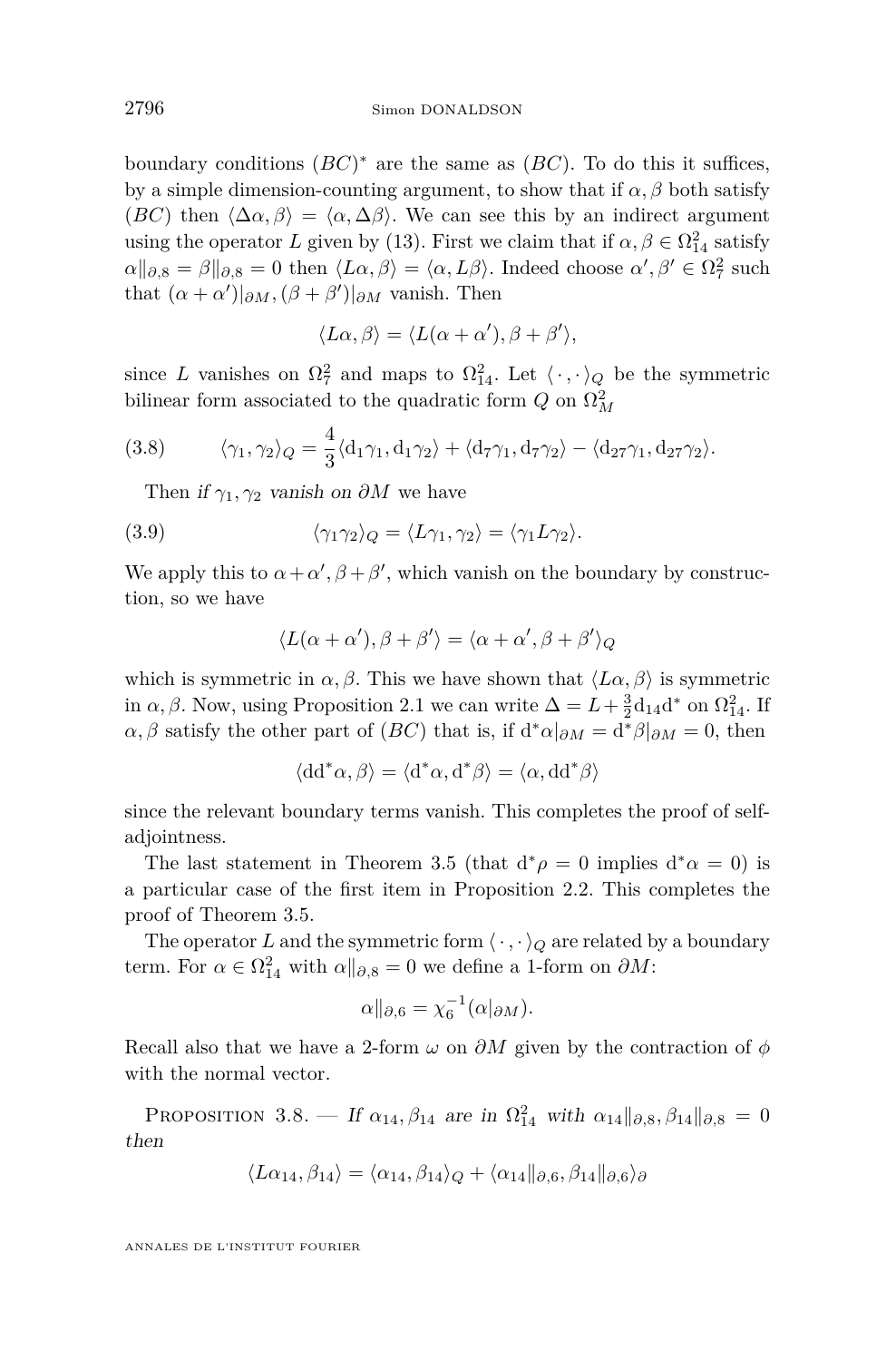where, for 1-forms *a, b* on *∂M*,

$$
\langle a,b\rangle_{\partial} = -\int_{\partial M} \chi_6(a) \wedge d(b \wedge \omega).
$$

It follows from this proposition that, given  $\rho \in \Omega_{14}^2$  with  $d^*\rho = 0$ , our linear boundary value problem is the Euler–Lagrange equation associated to the functional on *A* given by

(3.10) 
$$
-\|\mathrm{d}\alpha\|^2 + \langle \alpha\|_{\partial,6}, \alpha\|_{\partial,6}\rangle_{\partial} - \langle \rho, \alpha\rangle.
$$

Proof. — We give a derivation of Proposition [3.8](#page-14-0) although we will not use the result, so this is a digression from our main path. First, one can check that  $\langle \cdot, \cdot \rangle_{\partial}$  is symmetric, so by polarisation it suffices to prove the formula for  $\beta_{14} = \alpha_{14}$ . As before, choose  $\alpha_7$  so that  $\alpha = \alpha_{14} + \alpha_7$  vanishes on the boundary. It follows then by integration by parts that

$$
\langle \alpha, \alpha_7 \rangle_Q = \langle \alpha, L\alpha_7 \rangle = 0
$$

and

$$
\langle \alpha, \alpha_{14} \rangle_Q = \langle \alpha, L\alpha_{14} \rangle = \langle \alpha_{14}, L\alpha_{14} \rangle.
$$

Thus

$$
\langle \alpha_{14}, \alpha_7 \rangle_Q = -\langle \alpha_7, \alpha_7 \rangle_Q
$$

and

$$
\langle \alpha_{14}, \alpha_{14} \rangle_Q = \langle \alpha_{14}, L\alpha_{14} \rangle + \langle \alpha_7, \alpha_7 \rangle_Q.
$$

Let *v* be the vector field on *M* such that  $\alpha_7 = i_v(\phi)$  and let  $S : \Lambda^3 \to \Lambda^3$ be the bundle map equal to  $\frac{4}{3}$ , +1, -1 on the factors  $\Lambda_1^3$ ,  $\Lambda_7^3$ ,  $\Lambda_{27}^3$  respec-tively. Thus by [\(2.8\)](#page-4-4) the first variation of  $\Theta(\phi)$  for a variation  $\delta\phi$  in  $\phi$  is  $*S(\delta\phi)$ . Take  $\delta\phi = d\alpha_7 = \mathcal{L}_v\phi$ , so that by diffeomorphism invariance of the constructions  $*S(d\alpha_7) = \mathcal{L}_v(*\phi) = di_v(*\phi)$ . Now

$$
\langle \alpha_7, \alpha_7 \rangle_Q = \langle d\alpha_7, S(d\alpha_7) \rangle = \int_M d\alpha_7 \wedge d(i_v(*\phi)),
$$

and we can write this as a boundary integral

$$
\int_{\partial M} \alpha_7 \wedge d(i_v * \phi).
$$

On the boundary the assumption that  $(\alpha_7 + \alpha_{14})|_{\partial M} = 0$  implies that *v* is tangential to *∂M*. Then

$$
i_v(*\phi) = \frac{1}{2}i_v(\omega^2) = -a \wedge \omega,
$$

where  $a = -i_v(\omega)$ . Thus, on the boundary  $\alpha_7 = -a \wedge \nu^* - \chi_6(a)$  and  $\alpha_{14}|_{\partial M} = \chi_6(a)$ , so  $a = \alpha_{14}||_{\partial 6}$  and the boundary term is the integral of  $-\chi_6(a) \wedge d(a \wedge \omega)$  as required.

$$
^{2797}
$$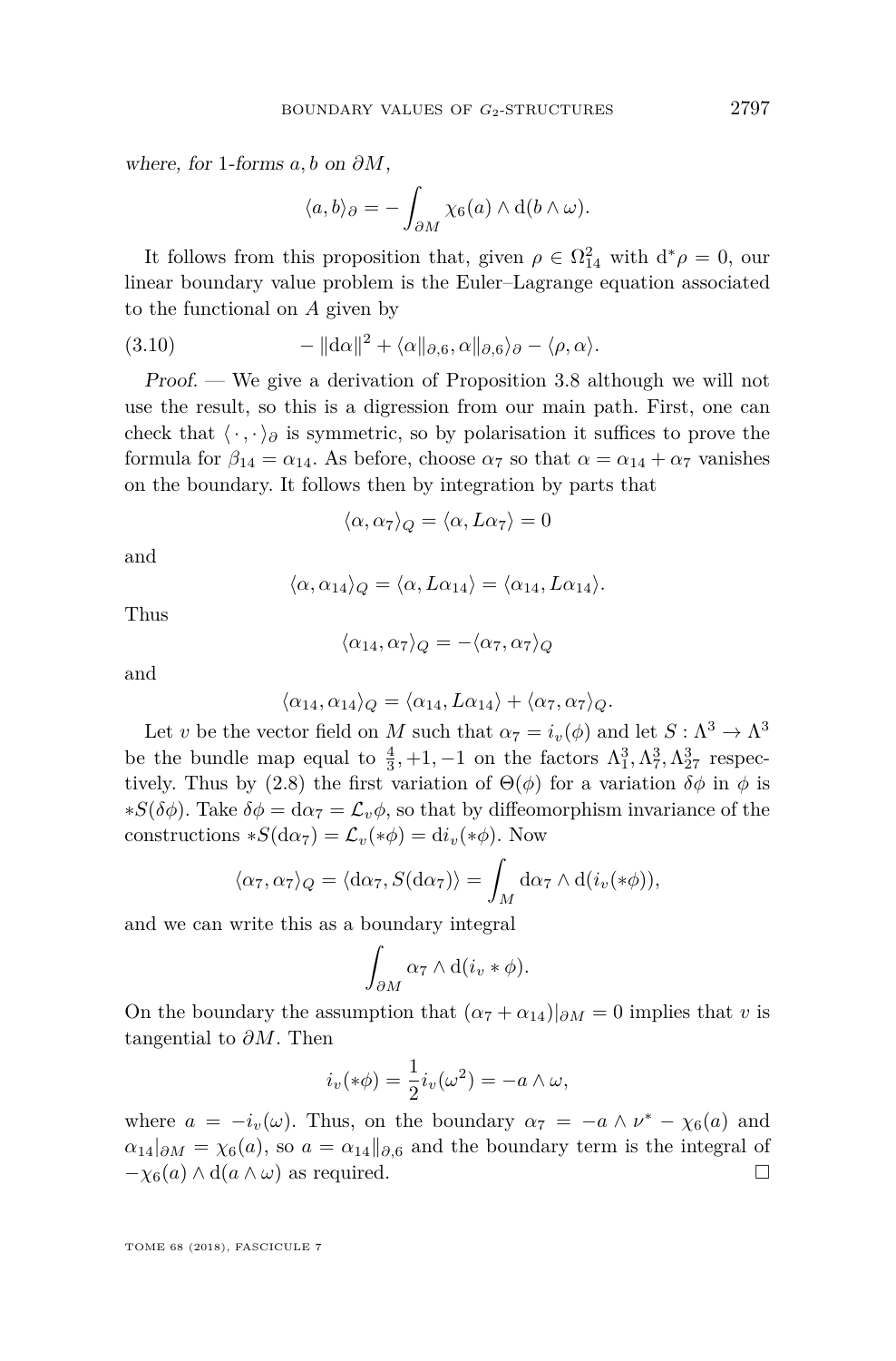Remarks 3.9.

- The ellipticity of our boundary value problem depends crucially on the factor 2 appearing in the decomposition of  $\Lambda_{14}^2$  in Lemma [3.1;](#page-9-0) more precisely that this factor is not  $\pm 1$ . By contrast there is a similar-looking boundary value problem for forms in  $\Omega^2$  which is not elliptic. For this we consider the equation  $\Delta \gamma = 0$  for  $\gamma \in \Omega^2$ with boundary condition, in the obvious notation,  $d^*\gamma|_{\partial M}=0$  and  $\gamma$ <sup> $\parallel$ </sup> $\partial$ ,1 = 0. Under the identification between  $\Omega^2$ <sub>7</sub> and  $\Omega^1$ , the solutions correspond to 1-forms  $\eta$  on M with  $d_7\eta = 0, d^*\eta = 0$  and with  $i_{\nu}(\eta) = 0$  on *∂M*. This is the gauge-fixed, abelian, "*G*<sub>2</sub>-instanton" equation and the space of solutions is infinite-dimensional.
- By standard theory, there is a complete set of eigenfunctions associated to our problem i.e. solutions of  $-\Delta \alpha = \lambda \alpha$  satisfying (*BC*). The spectrum is discrete and bounded above so there are only finitely many positive eigenvalues. This 1-sided boundedness can be seen by considering the 1-parameter family of product metrics on  $M \times S^1$  with the length of the  $S^1$ -factor equal to  $\kappa$ , lying in the interval  $[2\pi, 4\pi]$  say. We consider sections of the bundle  $\pi^*(\Lambda_{14}^2)$ lifted by the projection  $\pi : M \times S^1 \to M$ . There is an obvious way to lift the boundary conditions  $(BC)$  to  $M \times S^1$  and we consider the operator

$$
-\Delta_{M\times S^1}=-\Delta_M+\left(\frac{\mathrm{d}}{\mathrm{d}\theta}\right)^2,
$$

with these lifted boundary conditions. The same discussion as before shows that this is an elliptic boundary value problem. The crucial fact is that the eigenvalues of the symbol  $\Sigma$  in the proof of Lemma [3.6](#page-12-0) have modulus less than 2. If the spectrum of our original problem is not bounded above there are eigenfunctions  $\alpha_i$  with eigenvalues  $\lambda_i \to \infty$ . For all large *i* we can choose parameter values *κ*<sub>*i*</sub> such that  $\sqrt{\lambda_i} = 0 \mod \kappa_i$  Then the sections

$$
\tilde{\alpha}_i = \alpha_i \cos(\sqrt{\lambda_i} \theta)
$$

satisfy  $\Delta_{M\times S^1}\tilde{\alpha}_i = 0$ , and this plainly contradicts the elliptic estimate on  $M \times S^1$ , which holds uniformly for parameter values  $\kappa \in [2\pi, 4\pi].$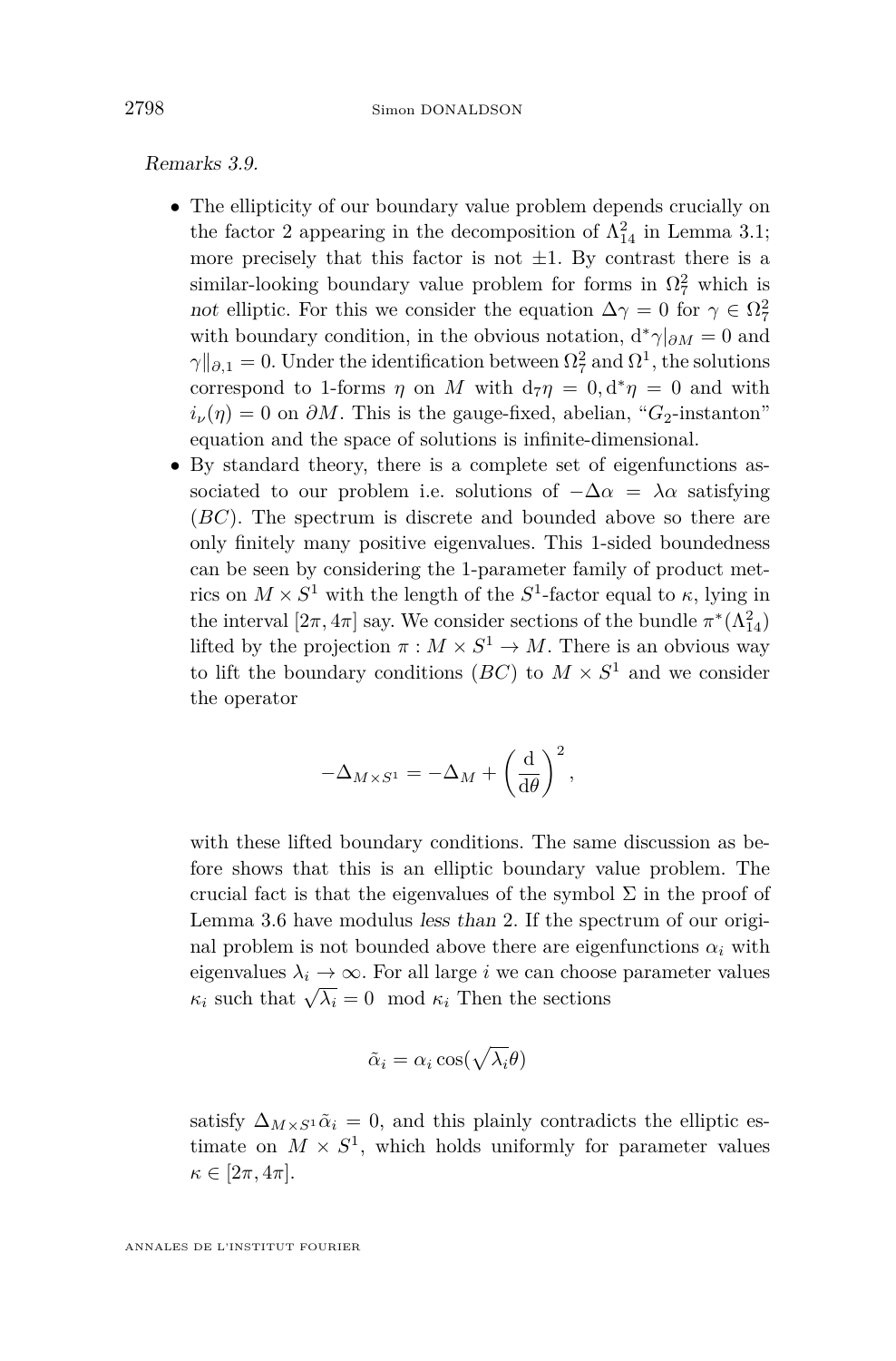#### **4. The nonlinear problem**

#### **4.1. Gauge fixing**

<span id="page-17-0"></span>So far in this paper the connection between the linear theory and the deformations of  $G_2$ -structures has only been made at a formal level. We now correct this and develop the full nonlinear theory. There are two aspects to the nonlinearity, the first involving the action of the diffeomorphism group and the second involving the nonlinear nature of the torsion-free condition. For the first, happily, we are able to refer to the careful treatment of Fine, Lotay and Singer in [\[6\]](#page-26-11). This treats a 4-dimensional problem, but the proofs, extending the well-known results of Ebin for closed manifolds, go over immediately to our situation.

The standard approach to constructing a slice for the action of the diffeomorphism group on some space of tensors is to consider, at a tensor  $\tau$ , the variations  $\delta \tau$  which are  $L^2$  orthogonal to the Lie derivatives  $L_v \tau$ , for all vector fields  $\tau$ . Under the identification of tangent vectors with  $\Lambda^2$  the Lie derivatives of the closed 3-form  $\phi$  are the image of d:  $\Omega_7^2 \to \Omega_3^3$ . So in our case the standard slice for the diffeomorphism group action is given by variations  $\delta\phi$  with  $\pi_7(d^*(\delta\phi)) = 0$ , where  $\pi_7$  is the projection to  $\Lambda^2_7$ . As usual, it is convenient to work with Banach spaces and following [\[6\]](#page-26-11) we will use Sobolev spaces, although Hölder spaces would work just as well. We fix some suitably large  $s$ , say  $s = 5$ , and consider the set of maps from  $M$  to  $M$ which are equal to the identity on the boundary and with  $s + 1$  derivatives in  $L^2$ . Such maps are  $C^1$  and it makes sense to consider diffeomorphisms of this class. These diffeomorphisms form a topological group and we define  $\mathcal{G}^{s+1}$  to be the identity component of these  $L_{s+1}^2$  diffeomorphisms. The group  $\mathcal{G}^{s+1}$  acts on the space of  $L_s^2$  3-forms on *M*. With our choice of the Sobolev index  $s$  these forms are also  $C<sup>1</sup>$ . In particular the notion of positive 3-form makes sense. For  $\delta > 0$  let

$$
S_{\delta} = \{ \phi + \chi : ||\chi||_{L^2_s} < \delta, \pi_7 \mathrm{d}^* \chi = 0 \}.
$$

PROPOSITION 4.1. — There are constants  $\epsilon, \delta > 0$  such that for every 3-form  $\tilde{\phi}$  with  $\|\tilde{\phi} - \phi\|_{L^2_s} < \epsilon$  there is a unique diffeomorphism  $f \in \mathcal{G}^{s+1}$ such that  $f^*(\tilde{\phi})$  lies in  $S_{\delta}$ .

The statement is modelled on Theorem 2.1 of [\[6\]](#page-26-11) and the proof is essentially the same so we do not go into it in detail here. However we do want to recall the linear result which underpins the proof.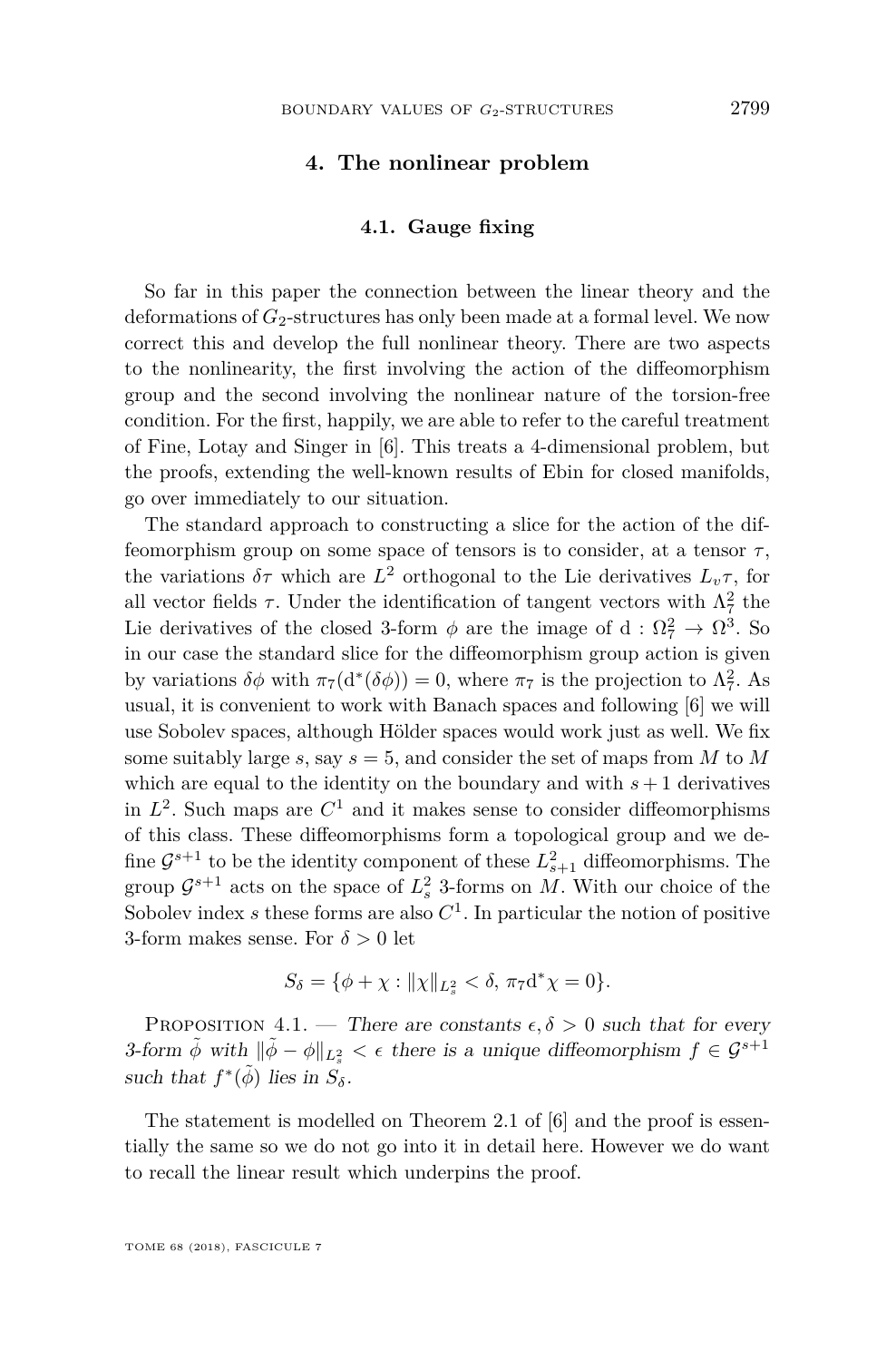<span id="page-18-0"></span>LEMMA 4.2. — For any  $\sigma \in \Omega^2_7$  there is a unique  $\gamma = \Gamma(\sigma) \in \Omega^2_7$  with  $\gamma$ <sup>n</sup> $\partial M$  = 0 and  $\pi$ <sub>7</sub>d<sup>\*</sup>d $\gamma$  = *σ*. The map  $\Gamma$  extends to a bounded map from  $L_{s-1}^2$  to  $L_{s+1}^2$ .

Proof. — It is easy to check that  $\pi_7 d^*d$  is a self-adjoint elliptic operator on  $\Omega^2$ . Thus by the standard theory it suffices to show uniqueness, in other words that for  $\gamma \in \Omega_7^2$  if  $\pi_7 d^* d\gamma = 0$  and  $\gamma ||_{\partial M} = 0$  then  $\gamma = 0$ . Integrating by parts, the conditions imply that  $d\gamma = 0$ . Using the identification of  $\Lambda^2$ with tangent vectors,  $\gamma$  corresponds to a vector field *v*, vanishing on the boundary of *M*, with  $L_v(\phi) = 0$ . This implies that *v* is a Killing field for the metric  $g_{\phi}$  and it is a simple fact from Riemannian geometry that vanishing on the boundary forces  $v$  to vanish everywhere.  $\Box$ 

The set of closed 3-forms in a given enhancement class is preserved by the diffeomorphism group  $\mathcal G$ . Thus we immediately get from Proposition [3.8](#page-14-0) a model for a neighbourhood in  $\mathcal{Q}_{\hat{\rho}}$ . Define

$$
T = \{d\alpha : \alpha \in \Omega^2(M), \alpha|_{\partial M} = 0, \pi_7 d^* d\alpha = 0\},\
$$

and let  $T_s$  be the  $L_s^2$  completion of *T*. Let  $\mathcal{P}^s_{\hat{\rho}}$  be the  $L_s^2$  version of  $\mathcal{P}_{\hat{\rho}}$ , in an obvious sense, and  $\mathcal{Q}_{\hat{\rho}}^s$  be the quotient by  $\mathcal{G}^{s+1}$  Then Proposition [3.8](#page-14-0) implies that for suitable small  $\delta > 0$  the map  $\chi \mapsto \phi + \chi$  induces a homeomorphism from the ball  $\{\chi \in T_s : ||\chi||_{L^2_s} < \delta\}$  to a neighbourhood of  $[\phi] \in \mathcal{Q}^s_{\hat{\rho}}$ . Slightly more generally, if a 3-form  $\phi_1$  is sufficiently close to  $\phi$  in  $L_s^2$  norm and if  $\hat{\rho}_1$  is the corresponding enhancement class, the map  $\chi \mapsto \phi_1 + \chi$  induces a homeomorphism from this same ball in  $T_s$  to a neighbourhood of  $[\phi_1]$ in  $\mathcal{Q}_{\hat{\rho}_1}^s$ .

It follows immediately from Lemma [4.2](#page-18-0) that the natural map from *T* to *T* Q is an isomorphism. Define a vector space

$$
B = \{ \alpha = \alpha_7 + \alpha_{14} \in \Omega^2(M) : \alpha_{14} \in A, \alpha|_{\partial M} = 0, \pi_7 d^* d\alpha = 0 \}.
$$

The map  $\alpha \mapsto \alpha_{14}$  induces a map  $p : B \to A$  and Lemma [4.2](#page-18-0) implies that this is an isomorphism. To spell this out, it is clear from the decomposition of the forms on the boundary that we can choose a smooth bundle map  $\tau : \Lambda^2_{14} \to \Lambda^2_{7}$ , supported in a neighbourhood of the boundary, such that for all  $\beta \in \Omega^2_{14}$  we have  $\beta + \tau(\beta)|_{\partial M} = 0$ . Now for  $\alpha_{14} \in A$  define

(4.1) 
$$
F(\alpha_{14}) = \alpha_{14} + \tau(\alpha_{14}) - \Gamma(\pi_7 d^* d(\alpha_{14} + \tau(\alpha_{14})).
$$

Then *F* maps to *B* and is the inverse to *p*. It is clear from the formula that this extends to an isomorphism (of topological vector spaces)  $F: A_{s+1} \to$  $B_{s+1}$  where  $B_{s+1}$  is the  $L_{s+1}^2$  completion of *B*. Now the exterior derivative induces a map from *B* to *T* and it follows from Proposition [3.2](#page-9-2) and the above-noted isomorphism of *T* and *T* Q that this is an isomorphism and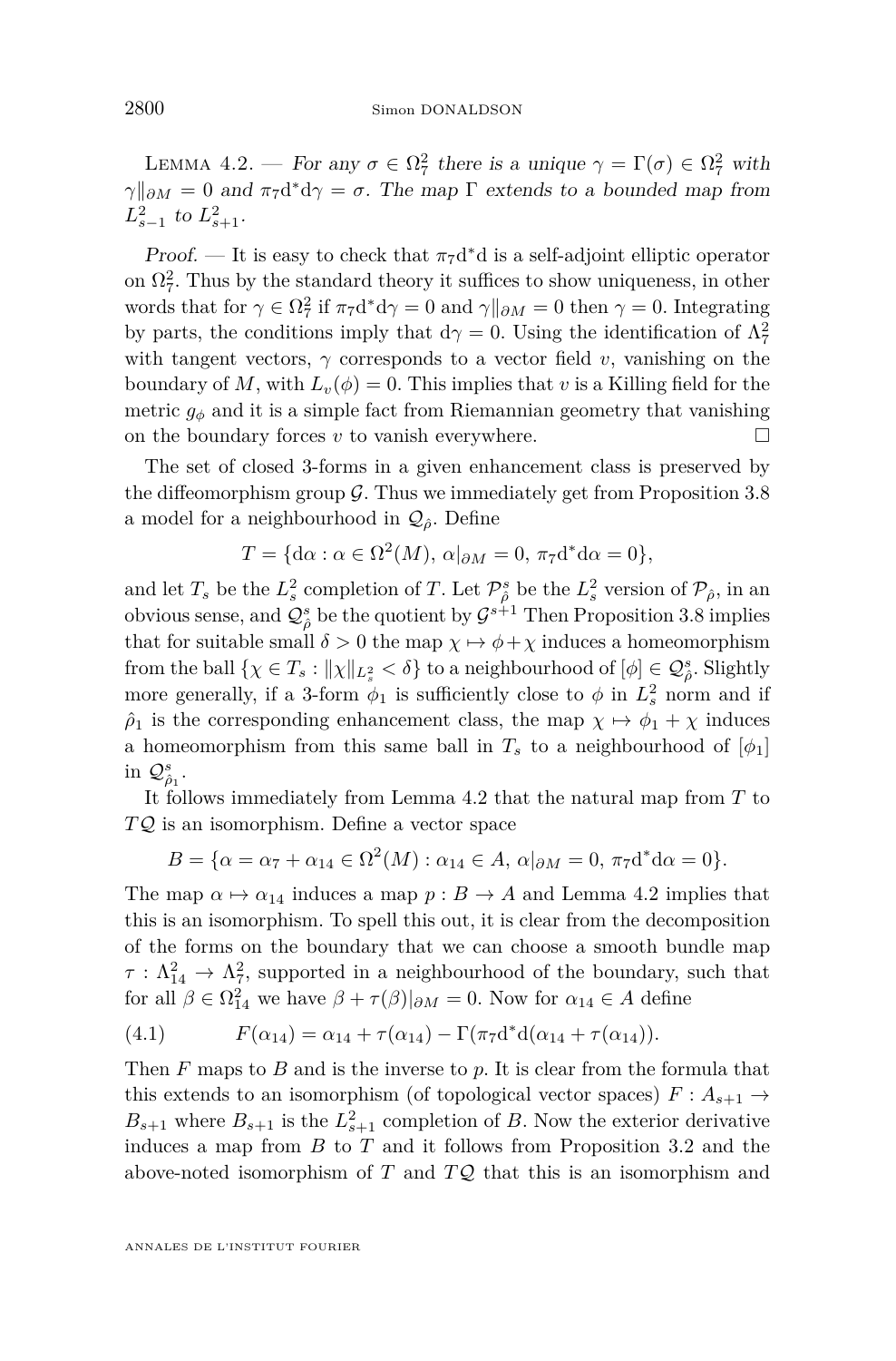also for the corresponding Sobolev versions. Putting all this together we have the following result.

<span id="page-19-0"></span>PROPOSITION 4.3. — There is a  $\delta' > 0$  such that, if  $\phi_1$  is sufficiently close to  $\phi$  in  $L_s^2$ , the map  $\alpha \mapsto \phi_1 + dF(\alpha)$  induces a homeomorphism from the ball in  $A_{s+1}$ :  $\{\alpha \in A_{s+1} : ||\alpha||_{L^2_{s+1}} < \delta'\}$  to a neighbourhood of  $[\phi_1]$  in  $\mathcal{Q}^s_{\hat{\rho}_1}$  where  $\hat{\rho}_1$  is the enhanced boundary value determined by  $\phi_1$ .

#### **4.2. A Fredholm equation**

We want to represent the solutions of our boundary value problem, for given data  $\hat{\rho}$ , as the zeros of a Fredholm map. Recall that for  $\alpha \in \Omega^2(M)$ we defined  $W(\alpha) = *_{\phi} d\Theta(\phi + d\alpha)$ . In our description from Proposition [4.3](#page-19-0) of a neighbourhood in  $\mathcal{Q}^s_\rho$  the torsion-free equation is  $W(F(\alpha)) = 0$ , for small  $\alpha \in A_{s+1}$ . The complication is that for general  $\alpha$  the term  $W(F(\alpha))$ lies in the subspace  $*_{\phi} \Omega_{14,\tilde{\phi}}^5$  where  $\tilde{\phi} = \phi + dF(\alpha)$  and this space also depends on  $\phi$ . We use a projection construction to get around this, which essentially amounts to constructing a local trivialisation of the cotangent bundle of  $\mathcal{Q}^s_{\hat{\rho}}$ .

For any  $\alpha$  as above, write  $\sigma = W(F(\alpha)) = *_{\phi} d\tilde{\phi}$ . Then  $d^*\sigma = 0$  and  $\sigma$ is a section of the bundle  $*_\phi \Lambda_{14, \tilde{\phi}}^5$ . Let  $\sigma = \sigma_7 + \sigma_{14}$ . By our Hodge theory result, Proposition [2.2,](#page-6-1) there is a unique  $\eta \in \Omega^1$  orthogonal to  $\mathcal{H}^1$  solving the equation  $d^*d\eta = d^*\sigma_7$  with  $\eta|_{\partial M} = 0$ . Now recall (as in the proof of Proposition [3.2\)](#page-9-2) that  $d^*d = \frac{3}{2}d^*d_{14}$  on  $\Omega^1$ . Thus

$$
d^*\sigma_{14} = -d^*\sigma_7 = -\frac{3}{2}d^*d_{14}\eta.
$$

Set  $\tilde{\sigma}_{14} = \sigma_{14} + \frac{3}{2}d_{14}\eta$ , so  $\tilde{\sigma}_{14}$  lies in  $\Omega_{14}^2$  and satisfies  $d^*\tilde{\sigma}_{14} = 0$ .

<span id="page-19-1"></span>LEMMA 4.4. — There is a  $\delta'' > 0$  such that if  $\|\alpha\|_{L^2_{s+1}} < \delta''$  then  $\sigma = 0$ if and only if  $\tilde{\sigma}_{14} = 0$ .

Proof. — We know that  $\sigma$  is a section of the bundle  $*_{\phi} \Lambda_{14, \tilde{\phi}}^5$ . When  $\tilde{\phi} = \phi$  this is exactly the bundle  $\Lambda_{14}^2$ . If  $\tilde{\phi}$  is close to  $\phi$  in  $C^0$  we can use the standard graph construction. There is a bundle map

$$
S_{\tilde{\phi}}:\Lambda^2_{14}\to \Lambda^2_7
$$

such that elements of  $*_{\phi} \Lambda_{14, \tilde{\phi}}^{5}$  are of the form  $\tau_{14} + S_{\tilde{\phi}} \tau_{14}$ . If  $\alpha$  is small in  $L_{s+1}^2$  then  $S_{\tilde{\phi}}$  is small in  $L_s^2$ . In the preceding discussion, we have  $\sigma_7 =$  $S_{\tilde{\phi}}\sigma_{14}$  so

$$
\|\sigma_7\|_{L^2_k} \leqslant \epsilon \|\sigma_{14}\|_{L^2_k},
$$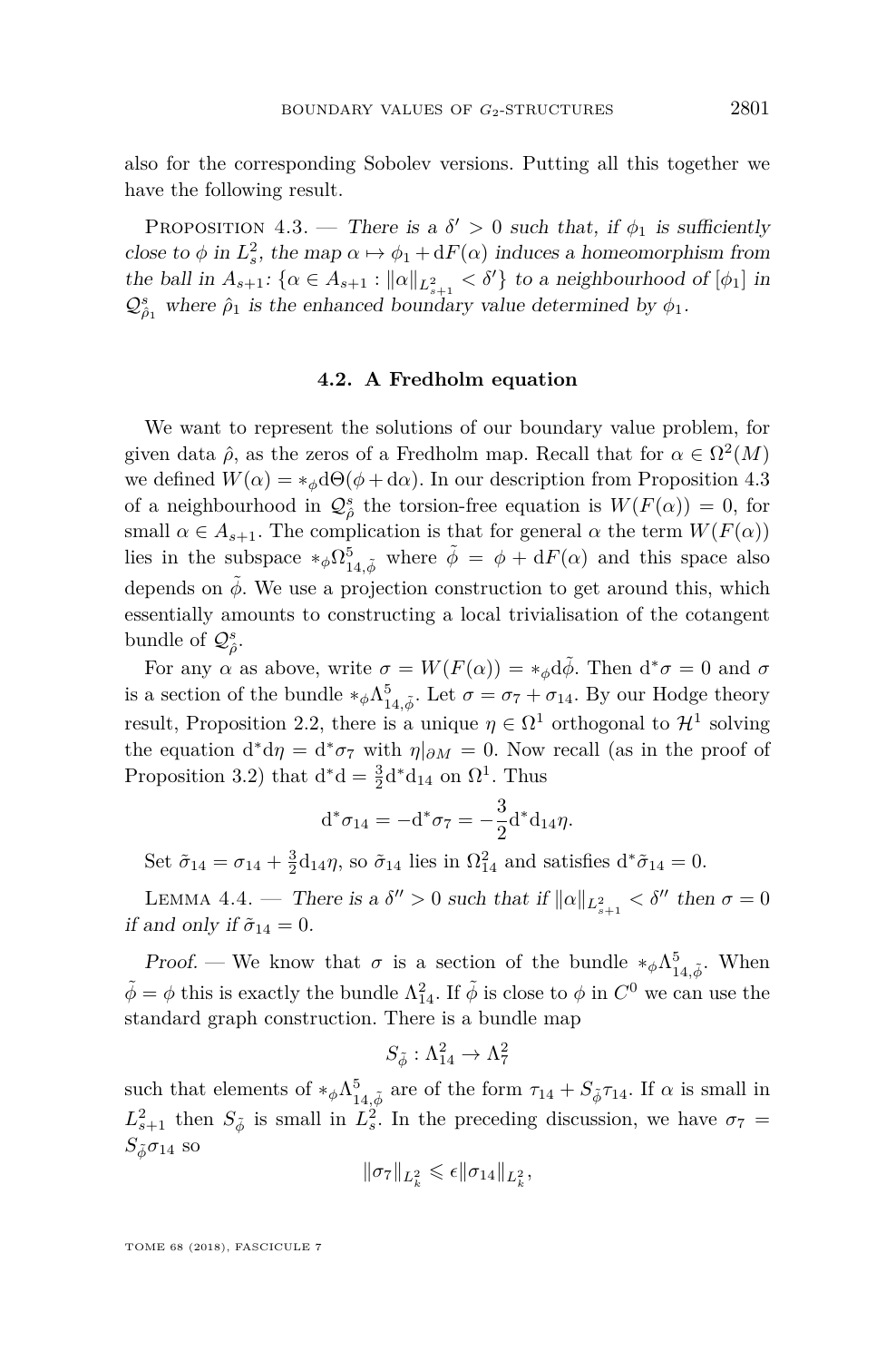for  $k \leq s - 1$ , where we can make  $\epsilon$  as small as we please by taking  $\alpha$  small in  $L_{s+1}^2$ . On the other hand, the elliptic estimates for the boundary value problem give

$$
\| {\mathrm{d}}_{14} \eta \|_{L^2_k} \leqslant C \| \sigma_7 \|_{L^2_k}.
$$

The Lemma follows by choosing  $\delta''$  such that  $\frac{3}{2}C\epsilon < 1$ .

Write  $\tilde{\sigma}_{14} = \Pi_{\tilde{\phi}}(\sigma)$ . The conclusion of Proposition [4.3](#page-19-0) and Lemma [4.4](#page-19-1) is that the solutions of the torsion free equation in a neighbourhood of [*φ*] in  $\mathcal{Q}_{\hat{\rho}}$  correspond to the zeros of a map  $\mathcal F$  defined by

(4.2) 
$$
\mathcal{F}(\alpha) = \Pi_{\tilde{\phi}} \left( W(\phi + dF\alpha) \right).
$$

This map  $\mathcal F$  takes values in the space  $A' = {\alpha \in \Omega^2_{14} : d^*\alpha = 0}.$  Write  $A'_{s-1}$  for the  $L_{s-1}^2$  completion.

<span id="page-20-0"></span>PROPOSITION 4.5.  $\mathcal{F}$  extends to a smooth Fredholm map of index 0 from a neighbourhood of the origin in  $A_{s+1}$  to  $A'_{s-1}$ . The derivative at  $\alpha = 0$  is  $-\Delta : A_{s+1} \to A'_{s-1}.$ 

Proof. — The proof is straightforward, given Theorem [3.5.](#page-11-0) We compute the derivative formally:

$$
W(F(\alpha)) = L(F(\alpha)) + O(\alpha^2),
$$

(by definition of the linearised operator *L*);

$$
L(F(\alpha)) = L(\alpha),
$$

(since  $F(\alpha)$  differs from  $\alpha$  by a term in  $\Omega_7^2$  and *L* vanishes on  $\Omega_7^2$ );

$$
L(\alpha) = -\Delta \alpha,
$$

(by the discussion in Section [3\)](#page-8-2). Clearly the derivative of the projection term  $\Pi_{\tilde{\phi}}$  at  $\alpha = 0$  is the identity on  $\Omega_{14}^2$ . Now one can check that these calculations are compatible with the Sobolev structures.

We know that  $\Delta$  is self-adjoint on  $A$  so the index is zero and the cokernel can be identified with the kernel. This kernel is

$$
\mathcal{H}_{\phi} = A \cap \tilde{H} = \{ \alpha \in \Omega^2_{14} : d^* \alpha = 0, \Delta \alpha = 0, \alpha \parallel_{\partial, 8} = 0 \},
$$

and the isomorphism from *A* to *TQ* takes  $\mathcal{H}_{\phi}$  to the space  $H_{\phi}$  defined in  $(3.2)$ .

This proposition achieves our goal of representing the solutions of the torsion-free equation in  $\mathcal{Q}^s_{\hat{\rho}}$  as the zeros of a Fredholm map. By standard elliptic regularity any  $L_{s+1}^2$  solution is smooth.

To complete the discussion, we consider varying the boundary data *ρ*ˆ. Let  $\theta$  be a closed 3-form on *M* which is small in  $L_s^2$ , so that  $\phi + \theta$  is a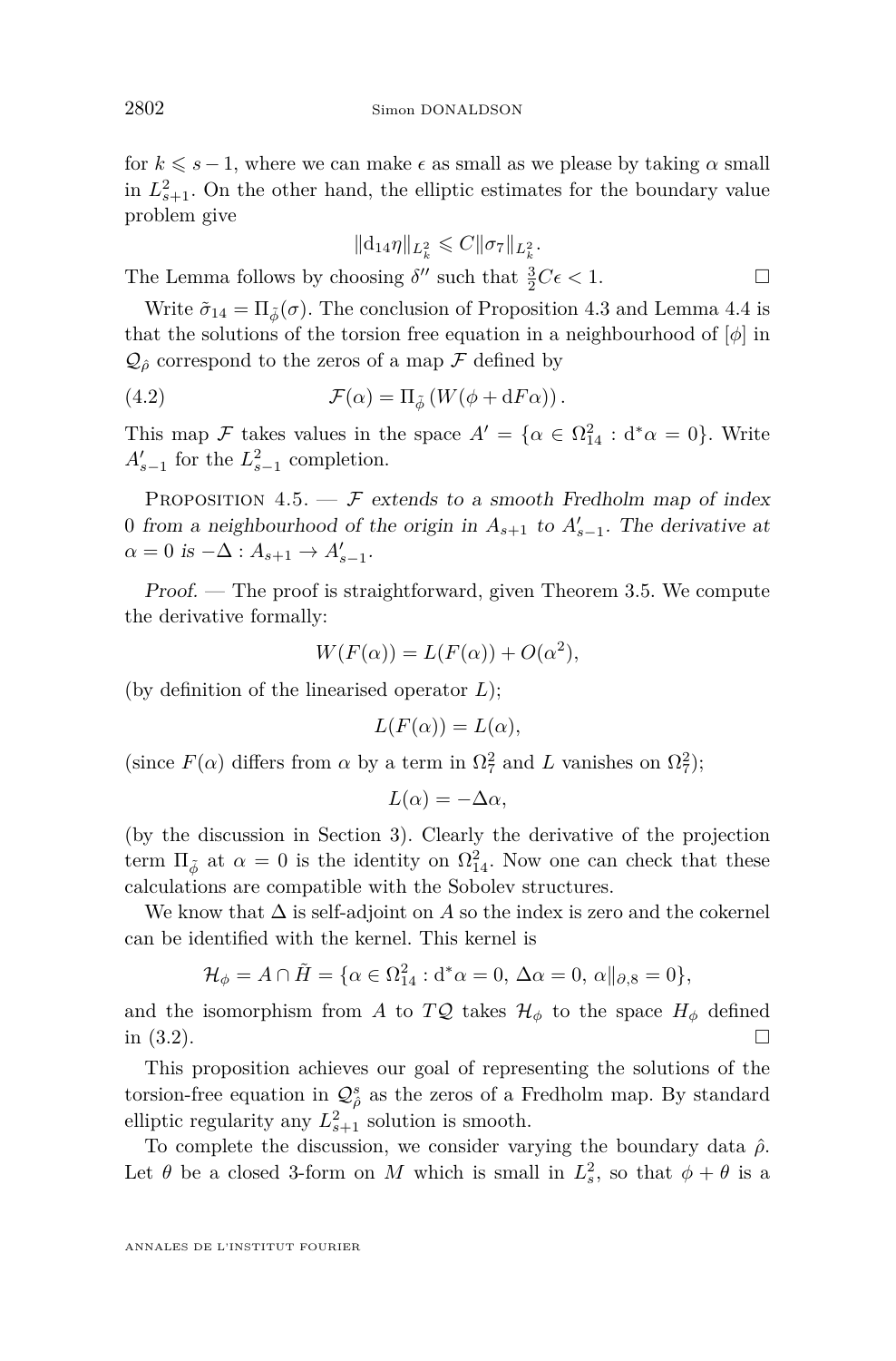closed positive 3-form on *M* which defines perturbed enhanced boundary data  $\hat{\rho}(\theta)$ . By Proposition [4.3,](#page-19-0) the map

$$
\alpha \mapsto \phi + \theta + dF(\alpha)
$$

gives a homeomorphism from the  $\delta''$ -ball in  $A^{s+1}$  to a neighbourhood of  $[\phi + \theta]$  in  $\mathcal{Q}_{\hat{\rho}(\theta)}$ . In this neighbourhood the solutions of the torsion-free equation correspond to the zeros of a perturbed map

$$
\mathcal{F}_{\theta}(\alpha) = \Pi_{\tilde{\phi}} \left( W(\phi + \theta + dF\alpha) \right),\,
$$

where  $\tilde{\phi} = \phi + \theta + dF(\alpha)$ . This is a smooth map in the two variables  $\theta \in \ker d \cap L_s^2, \alpha \in A_{s+1}$ , taking values in  $A'_{s-1}$ . Thus we can apply standard theory to study the solutions of the torsion-free equation for nearby boundary data. In particular we have by the implicit function theorem:

<span id="page-21-1"></span>THEOREM 4.6. — If the vector space  $H_{\phi}$  is zero then for smooth  $\theta$  which are sufficiently small in  $L_s^2$  there is a unique solution of the torsion-free equation in  $\mathcal{Q}_{\hat{\rho}(\theta)}$  close to  $\rho + \theta$ .

More generally, if  $H_{\phi}$  is not zero the standard theory of Fredholm maps gives a finite-dimensional "Kuranishi model" for the solutions of the torsionfree equation.

This discussion of the local structure in  $\mathcal{Q}_{\hat{\rho}}$  can be extended to the Hitchin functional. We define a quadratic form on *A* by

$$
(4.3) \t\t q_{\phi}(\alpha) = -\langle \alpha, \Delta \alpha \rangle.
$$

So the eigenvalues associated to our boundary value, which we discussed in Section [3,](#page-8-2) are the eigenvalues of the quadratic form  $q_{\phi}$  relative to the  $L^2$ form. Standard theory (as described in [\[3,](#page-26-12) Proposition 2.5], for example) gives a diffeomorphism from one neighbourhood of the origin in  $A_{s+1}$  to another which takes the Hitchin functional to a sum  $f \circ \pi + \frac{2}{3}q_{\phi}$  where *f* is a real-valued function on  $\mathcal{H}_{\phi}$  and  $\pi: A_{s+1} \to \mathcal{H}_{\phi}$  is  $L^2$  projection.

We emphasise that the crucial difference in this case of manifolds with boundary, compared with the closed case, is that the quadratic form  $q_{\phi}$ is not manifestly negative definite due to the boundary term in Proposition [3.8.](#page-14-0)

#### **5. Examples and questions**

<span id="page-21-0"></span>We have seen that the deformation theory for our boundary value problem is governed by a finite-dimensional vector space

$$
H_{\phi} = \frac{\{\mathrm{d}\alpha : \alpha|_{\partial M} = 0, L(\alpha) = 0\}}{\{\mathrm{d}\alpha_{7} : \alpha_{7}|_{\partial M} = 0\}}.
$$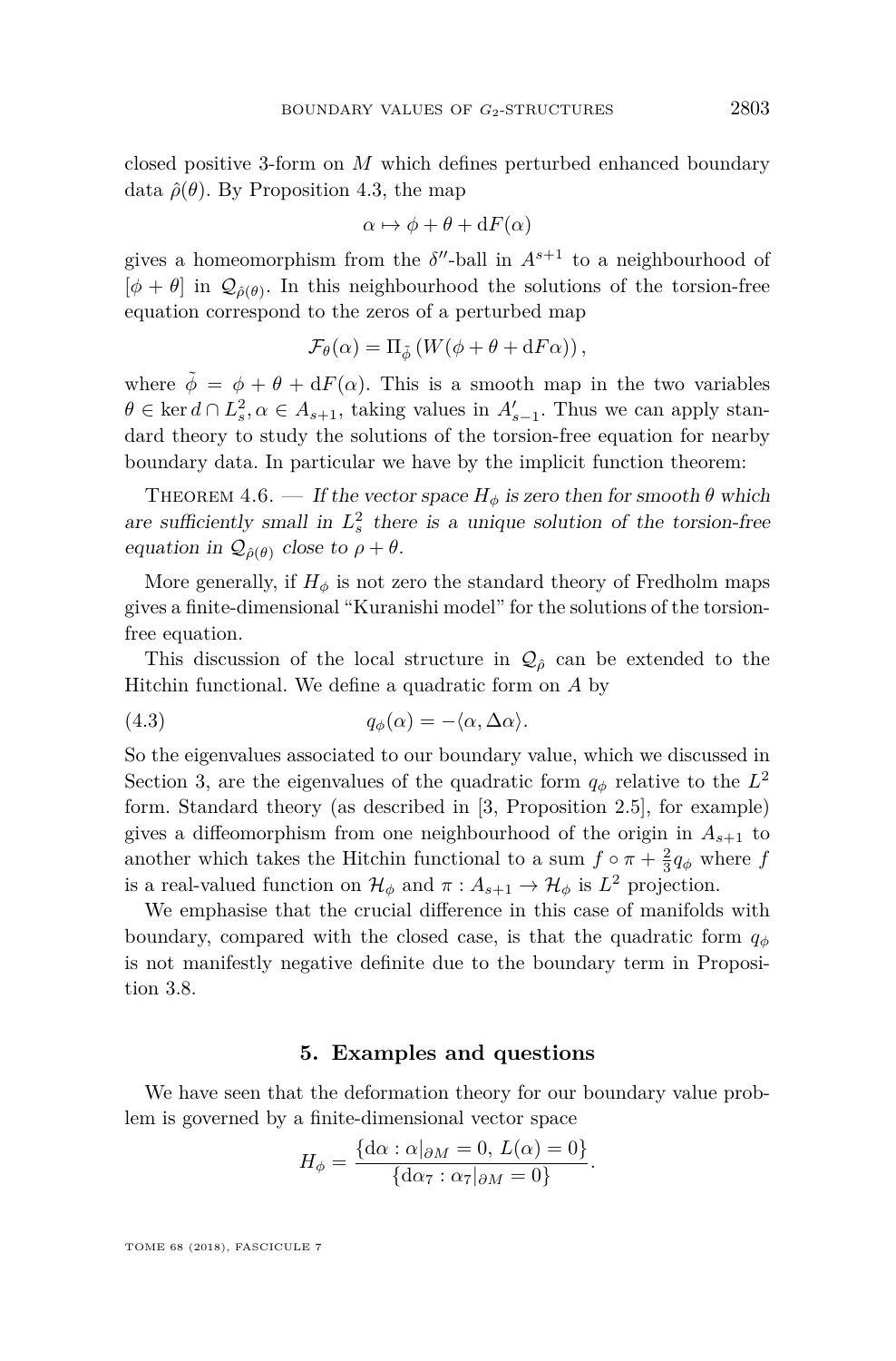Now we define another vector space

(5.1) 
$$
K_{\phi} = \frac{\{\mathrm{d}\alpha_{7} : \alpha_{7} \in \Omega_{7}^{2}(M)\} \cap \{\mathrm{d}\alpha : \alpha \in \Omega^{2}(M), \alpha|_{\partial M} = 0\}}{\{\mathrm{d}\alpha_{7} : \alpha_{7}\vert_{\partial M} = 0\}}.
$$

There is an obvious map  $E: K_{\phi} \to H_{\phi}$  arising from the fact that  $L(\alpha_7)$ vanishes for any  $\alpha_7 \in \Omega^2$  and it also obvious that this map *E* is injective.

Next recall that we have a decomposition of forms on the boundary

$$
\Omega^2(\partial M) = \Omega_1^{2,\partial} \oplus \Omega_6^{2,\partial} \oplus \Omega_8^{2,\partial},
$$

and write

$$
\Omega_7^{2,\partial} = \Omega_1^{2,\partial} \oplus \Omega_6^{2,\partial}.
$$

Thus the forms in  $\Omega_7^{2,0}$  are exactly the restrictions to the boundary of forms in  $\Omega^2_7(M)$ . We define

$$
V_{\phi} = \{ \theta \in \Omega^{2,\partial}_7 : d\theta = 0 \},\
$$

and

$$
W_{\phi} = \{\alpha_7 \in \Omega_7^2(M) : \mathrm{d}\alpha_7 = 0\}.
$$

So there is a restriction map

$$
\iota: W_{\phi} \to V_{\phi}.
$$

The space  $W_{\phi}$  corresponds to the vector fields on *M* preserving  $\phi$  (which are Killing fields for the metric) and, as we have noted in the proof of Lemma [4.4,](#page-19-1) the map  $\iota$  is an injection.

The exact sequence of the pair (*M, ∂M*) gives a co-boundary map from  $H^2(\partial M)$  to  $H^3(M, \partial M)$ . Since an element of  $V_\phi$  defines a class in  $H^2(\partial M)$ we have a map, which we denote by

$$
p: V_{\phi} \to H^3(M, \partial M).
$$

<span id="page-22-0"></span>PROPOSITION  $5.1.$  — There is an isomorphism

$$
K_{\phi} \cong \ker p/(\ker p \cap \operatorname{Im} \iota).
$$

Proof. — For simplicity, we just prove that if the right hand side is zero then so also is  $K_{\phi}$  (which is what we will use). So suppose that we have a pair  $\alpha, \alpha$ <sup>7</sup> representing a class in  $K_{\phi}$  (i.e.  $d\alpha = d\alpha$ <sup>7</sup> and  $\alpha|_{\partial=0}$ ). Thus the restriction of  $\alpha_7$  to the boundary is a 2-form,  $\theta$  say, in  $V_{\phi}$ . Recall that in general the definition of the boundary map is that we extend  $\theta$  to some 2-form  $\Theta$  over *M* and take the cohomology class of d $\Theta$  in  $H^3(M, \partial M)$ . In our case we can take  $\Theta = \alpha_7$  and the fact that  $d\alpha_7 = d\alpha$  with  $\alpha|_M = 0$ says exactly that  $p(\theta) = 0$ . So by assumption  $\theta$  lies in the image of *ι*, say  $\theta = \iota(\tilde{\alpha}_7)$ . But now we can replace  $\alpha_7$  by  $\alpha_7 - \tilde{\alpha}_7$ , representing the same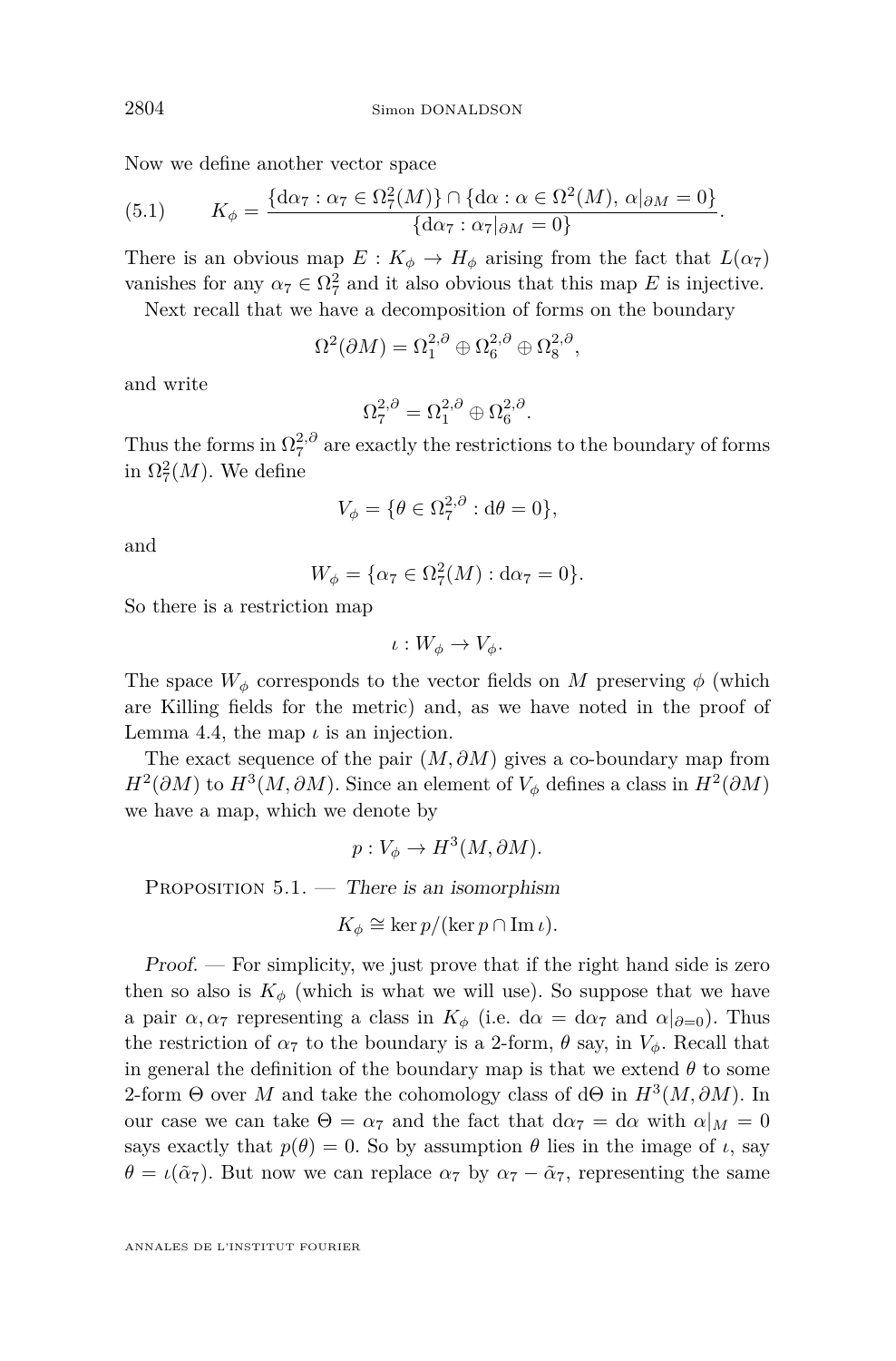class in  $K_{\phi}$ . Thus we may as well suppose that  $\alpha_7$  restricts to zero on the boundary, which means that the class in  $K_{\phi}$  is zero.

<span id="page-23-0"></span>THEOREM  $5.2.$  — Suppose that *M* is a domain with smooth boundary in a closed manifold with torsion-free  $G_2$  structure  $(M^+, \phi^+)$  and that  $\phi$  is the restriction of  $\phi^+$ . Then  $E: K_{\phi} \to H_{\phi}$  is an isomorphism.

As we mentioned before, injectivity is trivial so we have to prove that the map is surjective. The proof is simply to extend deformations from *M* to  $M^+$  and then apply the standard theory on the closed manifold. The only complication is that we have to work with forms that are not smooth.

Let  $\alpha \in \Omega^2(M)$  represent a class in  $H_{\phi}$ , so  $\alpha|_{\partial M} = 0$  and  $L(\alpha) = 0$ . The first step is to show that we can suppose that*α* satisfies the stronger condition  $\alpha\|_{\partial M}=0$ . Indeed suppose that in a normal product neighbourhood, with normal coordinate *t*,

$$
\alpha = a_t \mathrm{d}t + b_t,
$$

where  $a_t, b_t$  are *t*-dependent forms on  $\partial M$ . The hypothesis is that  $b_0 = 0$ . Let  $\epsilon$  be the 1-form  $ta_0$  in this product neighbourhood, extended smoothly over *M*. Then  $d\epsilon = t da_0 t - a_0 dt$  and  $\alpha' = \alpha + d\epsilon$  satisfies  $\alpha' \parallel_{\partial M} = 0$ . Since *α*<sup>*a*</sup> represents the same class in  $H_{\phi}$  we may as well suppose that  $\alpha||_{\partial M} = 0$ .

Next let  $\alpha$  be the 2-form on  $M^+$  equal to  $\alpha$  on  $M$  and extended by zero over the complement. This extension is not smooth but it is Lipschitz, so  $\underline{\alpha} \in L_1^p(M^+)$  for all *p*. We apply the standard theory, as sketched in Section [2,](#page-3-1) to  $\alpha$ . Thus we solve the equation  $\Delta \eta = d^* \alpha_{14}$ . The Lipschitz condition means that  $\mathrm{d}^*\underline{\alpha}_{14}$  has no distributional component and standard elliptic theory gives  $\eta \in L_2^p(M^+)$  for all *p*. We find a harmonic form  $h_{14}$ on  $M^+$  such that  $\tilde{\alpha}_{14} = \underline{\alpha}_{14} - d_{14}\eta + h_{14}$  is orthogonal to the harmonic space. Then by construction  $d^*\tilde{\alpha}_{14} = 0$ . Now we bring in the hypothesis that  $L(\alpha) = 0$ . Taking the inner product with  $\alpha$  this implies that  $Q(\alpha) = 0$ (since the relevant boundary term vanishes). The arguments for smooth forms all extend to  $L_1^p$  forms, and we deduce that  $Q(\tilde{\alpha}_{14}) = 0$ . But since  $d^*\tilde{\alpha}_{14} = 0$  we have  $Q(\tilde{\alpha}_{14}) = ||d\tilde{\alpha}_{14}||^2$  so  $d\tilde{\alpha}_{14} = 0$  and hence  $\tilde{\alpha}_{14}$  is harmonic. But this means that  $\tilde{\alpha}_{14}$  vanishes, since it was chosen to be orthogonal to the harmonic forms.

Then

$$
d\underline{\alpha} = d(\underline{\alpha}_7 + \underline{\alpha}_{14} + d_7\eta + d_{14}\eta + h) = d(\tilde{\alpha}_7)
$$

with  $\tilde{\alpha}_7 = \underline{\alpha}_7 + \mathrm{d}_7\eta$ . If we know that  $\tilde{\alpha}_7$  is smooth on the manifold-withboundary M, then we have shown that the pair  $\alpha$ ,  $\tilde{\alpha}$ <sup>7</sup> represents a class in  $K_{\phi}$  mapping by *E* to the given class in  $H_{\phi}$ , thus completing the proof of the theorem. This smoothness follows from the following Lemma.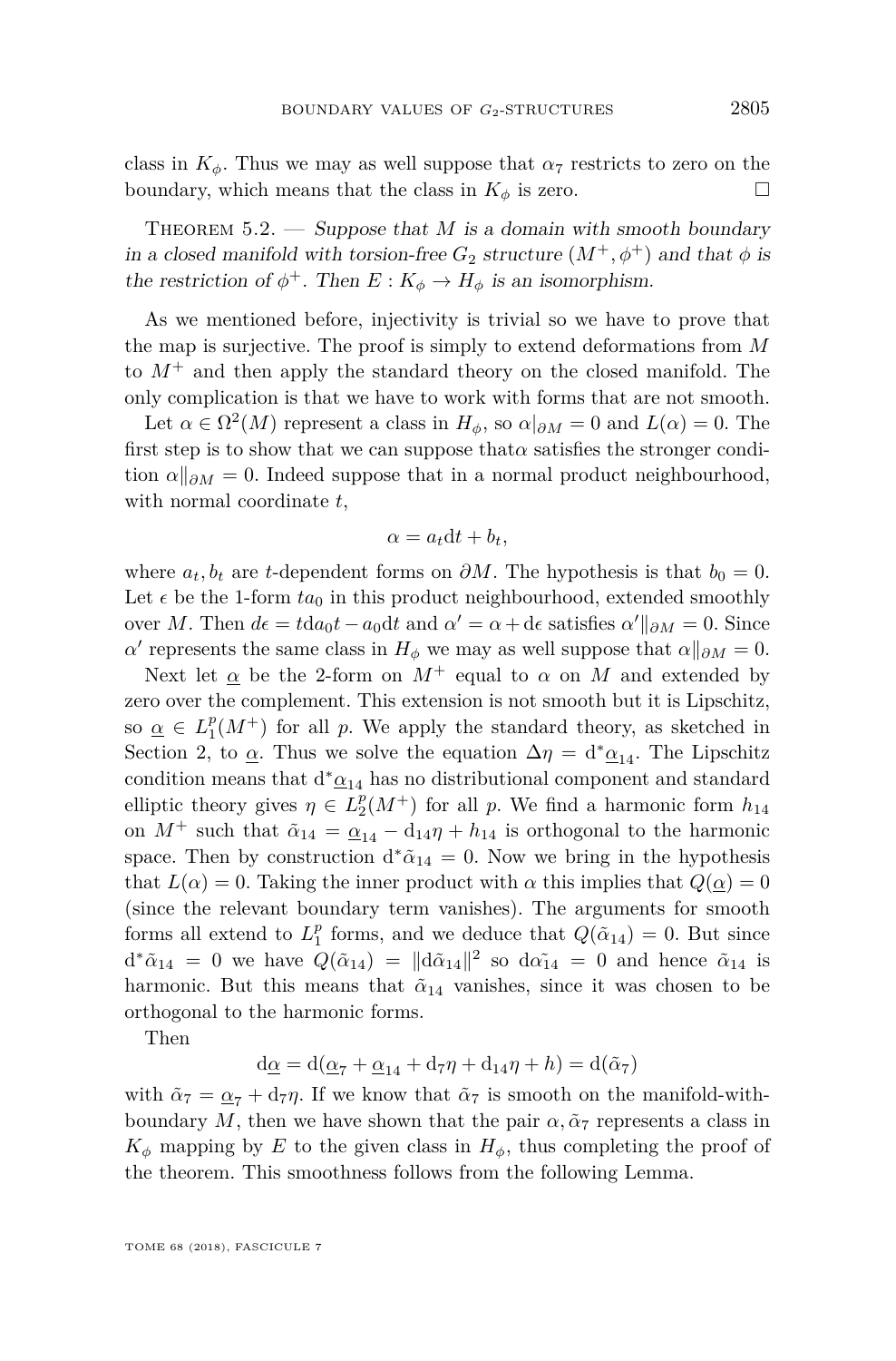<span id="page-24-1"></span>LEMMA 5.3. — Suppose  $\tilde{\alpha}_7$  is an  $L_1^p$  section of  $\Lambda_7^2$  over  $M^+$  such that  $d\tilde{\alpha}_7$  is smooth up to the boundary on *M*. Then  $\tilde{\alpha}_7$  is also smooth up to the boundary on *M*.

Proof. — Let *D* be the operator d:  $\Omega_{\partial,7}^2 \to \Omega^3(\partial M)$ . This is an overdetermined elliptic operator, so if *θ* lies in some Sobolev space on *∂M* and *Dθ* is smooth on *∂M* then *θ* is also smooth. We apply this to the restriction of  $\tilde{\alpha}_7$  to  $\partial M$ . This lies a priori in a Sobolev space  $L_{1-1/p}^p$  but now we see that it is a smooth form on  $\partial M$ . The relation between d<sup>\*</sup> and  $d_7$  on  $\Omega_7^2$  shows that  $d^*\tilde{\alpha}_7$  is also smooth up to the boundary on *M*. So the same is true of  $\Delta \tilde{\alpha}_7$ . Thus  $\tilde{\alpha}_7$  solves an elliptic boundary value problem

$$
\Delta \tilde{\alpha}_7 = \rho, \quad \tilde{\alpha}_7|_{\partial M} = \sigma, \quad d^* \tilde{\alpha}_7|_{\partial M} = \tau,
$$

with  $\rho$  smooth up to the boundary on *M* and  $\sigma$ ,  $\tau$  smooth on  $\partial M$ . It follows by elliptic regularity that  $\tilde{\alpha}_7$  is smooth up to the boundary on *M*.

The example discussed in [\[5\]](#page-26-5) is an annular region in  $\mathbb{R}^7$  which can be embedded in a compact torus, so Theorem [5.2](#page-23-0) applies. In that example  $K_{\phi}$  is not zero, so the same is true of  $H_{\phi}$  and the deformation problem is obstructed.

In a similar vein we have

PROPOSITION 5.4. — For  $(M, \phi) \subset (M^+, \phi^+)$  as in Theorem [5.2](#page-23-0) the quadratic form  $q_{\phi}$  is negative semi-definite.

This is essentially the same (in slightly different language) as [\[5,](#page-26-5) Proposition 1].

These results raise the following questions.

<span id="page-24-2"></span>QUESTION 5.5. — Is it true that for all  $(M, \phi)$  we have  $H_{\phi} = K_{\phi}$ ?

<span id="page-24-0"></span>QUESTION 5.6. — Is it true that for all  $(M, \phi)$  the form  $q_{\phi}$  is negative semi-definite?

The author has spent some effort attempting to answer these questions, without success. By the same argument as in [\[5,](#page-26-5) Proposition 1] an equivalent form of Question [5.6](#page-24-0) is to ask whether the inequality

 $\|\mathrm{d}_{27}\alpha_{14}\| \geqslant \|\mathrm{d}_{7}\alpha_{14}\|$ 

holds for all *compactly supported*  $\alpha_{14} \in \Omega_{14}^2$ .

The equation  $D\theta = 0$  (in the notation of Lemma [5.3\)](#page-24-1) is highly overdetermined, so one expects that typically the space  $V_{\phi}$  is 0, and hence also  $K_{\phi}$ . If the answer to Question [5.5](#page-24-2) above is affirmative it would follow that in most situations the space  $H_{\phi}$  is zero i.e. that the same three facts for the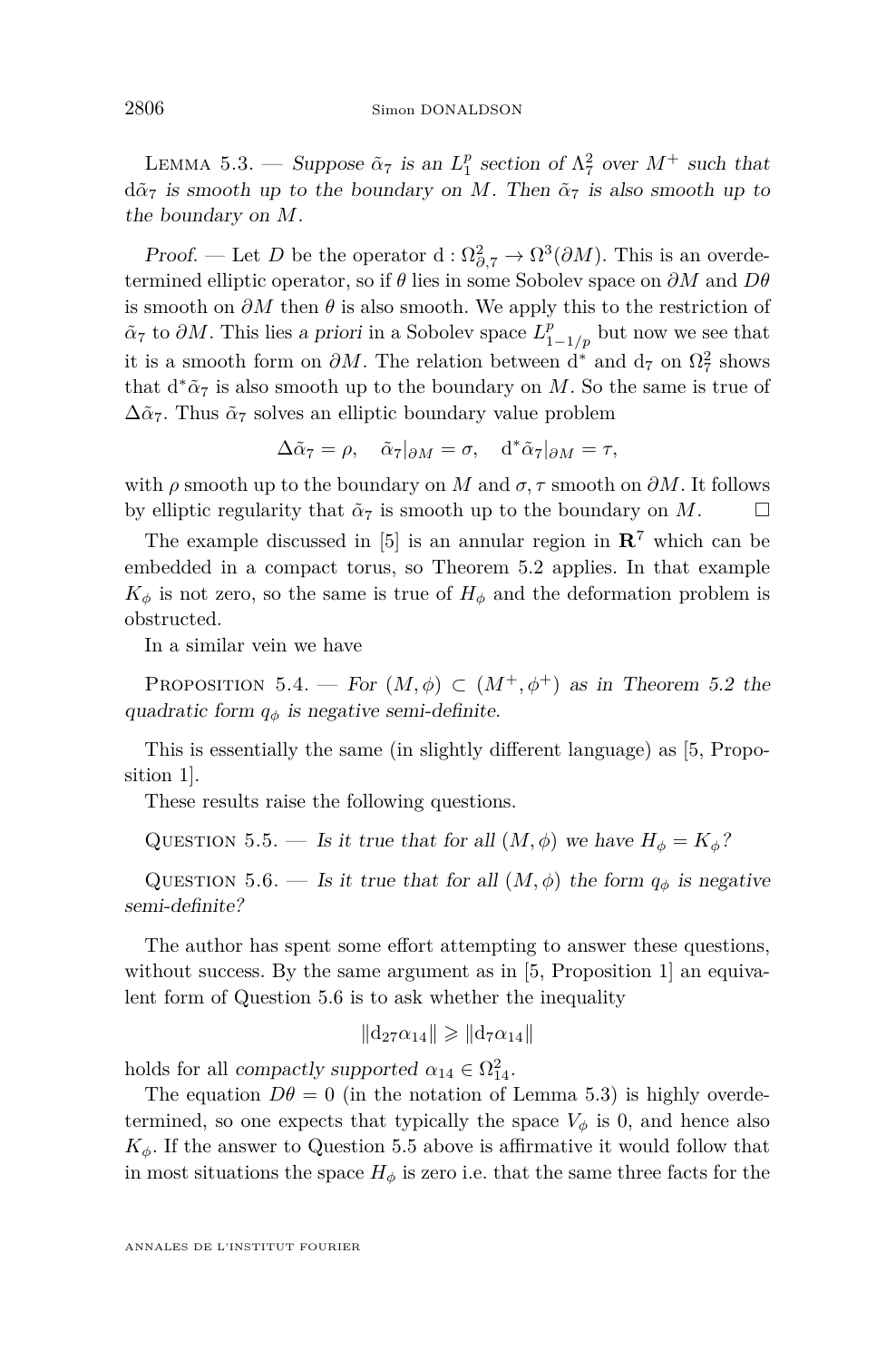closed manifold theory reviewed in the introduction hold for the boundary value problem, in most situations.

Leaving aside this question aside: Theorem [5.2](#page-23-0) and Proposition [5.1](#page-22-0) can be used to supply examples where  $H_{\phi}$  vanishes. We will just consider one class of examples here. Let *N* be a closed Calabi–Yau 3-fold i.e. a complex 3-fold with Kähler form  $\omega$  and holomorphic 3-form  $\Theta$  such that  $\omega$  and  $\rho = \text{Im}(\Theta)$ are equivalent to the standard model  $(2.2)$  at each point. For  $L > 0$  let  $M_L$ be the manifold with boundary  $N \times [0, L]$  with 3-form  $\phi = \omega dt + \rho$ .

LEMMA 5.7. — For this  $\phi$  on  $M_L$  we have  $H_{\phi} = 0$ .

Proof. — We can embed  $M_L$  in a closed manifold  $M \times S^1$  so Theorem [5.2](#page-23-0) applies. Thus we have to identify the space  $V_{\phi}$  which is the sum of two copies of the kernel ker *D* of the operator *D* on *N*. Taking cohomology we have a map  $h : \text{ker } D \to H^2(N)$  and it follows from the Hodge decomposition that the image of this is  $V = \mathbf{R}[\omega] + H_{\mathbf{R}}^{2,0}$  where  $H_{\mathbf{R}}^{2,0}$  denotes the real part of complex cohomology. We claim that *h* is injective, so that ker *D* is isomorphic to *V*. Suppose that  $\theta$  lies in the kernel of *h*, so  $\theta = d\eta$  for some 1-form  $\eta$  on *N*. In other words the component of d $\eta$  in  $\Lambda_0^{1,1}$  vanishes. The Hodge–Riemann bilinear relations give that

$$
\mathrm{d}\eta\wedge\mathrm{d}\eta\wedge\omega=\left(2|\mathrm{d}_1\eta|^2+|\mathrm{d}_6\eta|^2\right)\mathrm{vol}_6,
$$

(where  $d_1$  denotes the component in  $\mathbf{R}\omega$  and  $d_6$  the component in  $\Lambda_{\mathbf{R}}^{2,0}$ ). So we have, by Stokes theorem,

$$
0 = \int_N d\eta \wedge d\eta \wedge \omega = 2||d_1\eta||^2 + ||d_6\eta||^2.
$$

Hence  $d\eta = 0$  and the claim is proved.

We now have  $V_{\phi} = V \oplus V$  with one copy of *V* for each boundary component. In this case  $H^3(M_L \partial M_L) = H^2(N)$  and the map  $p: V_{\phi} \to$  $H^3(M_L \partial M_L)$  is

$$
p(\theta_1, \theta_2) = \theta_1 - \theta_2.
$$

So the kernel of *p* is the diagonal copy of *V* in  $V \oplus V$ . On the other hand it is clear that the space  $W_{\phi}$  is isomorphic to *V* and that *ι* maps on to the diagonal so we see from Proposition [5.1](#page-22-0) that  $K_{\phi} = 0$ .

We can apply our main result to get an existence theorem for deformations of these product manifolds. To state this we need to pin down the choice of enhancement data. Recall that the space of enhancements is an affine space modelled on  $H^3(M, \partial M)$  but with no canonical origin. In our case we have  $H^3(M_L, \partial M_L) = H^2(N)$ , as above. Fix 2-cycles  $\sigma_a$  in N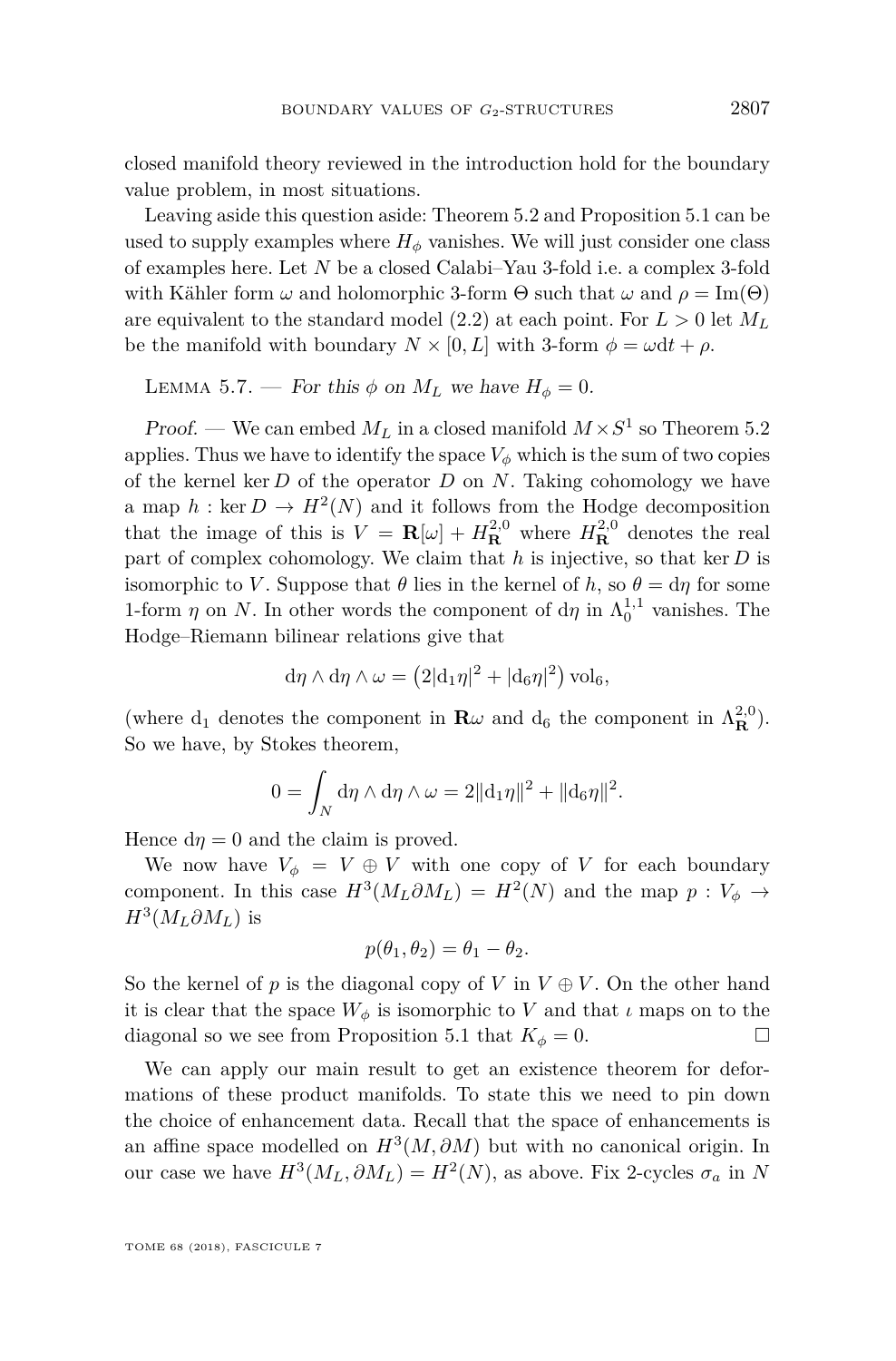representing a basis for  $H_2(N)$ . Then for any 3-form  $\psi$  on  $M_L$  we define

$$
I_a = \int_{\sigma_a \times [0,L]} \psi.
$$

The collection of these integrals can be regarded as an element  $I(\psi) \in$  $H<sup>2</sup>(N)$ . This induces an identification between the enhancements of a given boundary form and  $H^2(N)$ . Clearly  $I(\phi_L) = L[\omega]$ .

<span id="page-26-6"></span>THEOREM 5.8. — For L and  $(N, \omega, \rho)$  as above there is a neighbourhood *U* of  $\rho$  in the space of closed forms on *N* (in the  $C^{\infty}$  topology) and a neighbourhood *U*' of  $L[\omega]$  in  $H^2(N)$  such that if  $\rho_0, \rho_L$  are in *U* and define the same cohomology class in  $H^3(N)$  and  $\nu$  is in  $U'$  then there is a torsion free  $G_2$ -structure  $\phi$  on  $M_L$  which restricts to  $\rho_0$ ,  $\rho_L$  on the two boundary components and with  $I(\phi) = \nu$ .

Of course there is also a uniqueness statement, for solutions close to  $\phi_L$ .

#### BIBLIOGRAPHY

- <span id="page-26-0"></span>[1] R. L. Bryant, "Metrics with exceptional holonomy", Ann. Math. (1987), p. 525- 576.
- <span id="page-26-7"></span>[2] ——— , "Some remarks on *G*2-structures", in Gökova Geometry and Topology (Gökova, 2004-2005, International Press, 2005, p. 71-109.
- <span id="page-26-12"></span>[3] S. K. DONALDSON, Floer homology groups in Yang-Mills theory, Cambridge Tracts in Mathematics, vol. 147, Cambridge University Press, 2002, vii+236 pages.
- <span id="page-26-8"></span>[4] ———, "Adiabatic limits of co-associative Kovalev-Lefschetz fibrations", in Algebra, geometry, and physics in the 21st century, Progress in Mathematics, vol. 324, Birkhäuser, 2017, p. 1-29.
- <span id="page-26-5"></span>[5] ——— , "Boundary value problems in dimensions seven, four and three related to exceptional holonomy", in Geometry and physics. Vol. I, Oxford University Press, 2018.
- <span id="page-26-11"></span>[6] J. Fine, J. D. Lotay & M. Singer, "The space of hyperkähler metrics on a 4 manifold with boundary", Forum Math. Sigma **5** (2017), Art. ID e6, 50 p.
- <span id="page-26-3"></span>[7] N. Hitchin, "The geometry of three-forms in six dimensions", J. Differ. Geom. **55** (2000), no. 3, p. 547-576.
- <span id="page-26-4"></span>[8] ——— , "Stable forms and special metrics", in Global differential geometry: the mathematical legacy of Alfred Gray (Bilbao, 2000), Contemporary Mathematics, vol. 288, American Mathematical Society, 2000, p. 70-89.
- <span id="page-26-1"></span>[9] D. Joyce, "Compact Riemannian manifolds with exceptional holonomy *G*2. I", in Essays on Einstein manifolds, Surveys in Differential Geometry, vol. 6, International Press, 1996, p. 291-328.
- <span id="page-26-2"></span>[10] ——— , Compact manifolds with special holonomy, Oxford Mathematical Monographs, Oxford University Press, 2000, xii+436 pages.
- <span id="page-26-9"></span>[11] G. Schwarz, Hodge decomposition. A method for solving boundary value problems, Lecture Notes in Mathematics, vol. 1607, Springer, 1995, 155 pages.
- <span id="page-26-10"></span>[12] M. E. Taylor, Pseudodifferential operators, Princeton Mathematical Series, vol. 34, Princeton University Press, 1981, xi+452 pages.